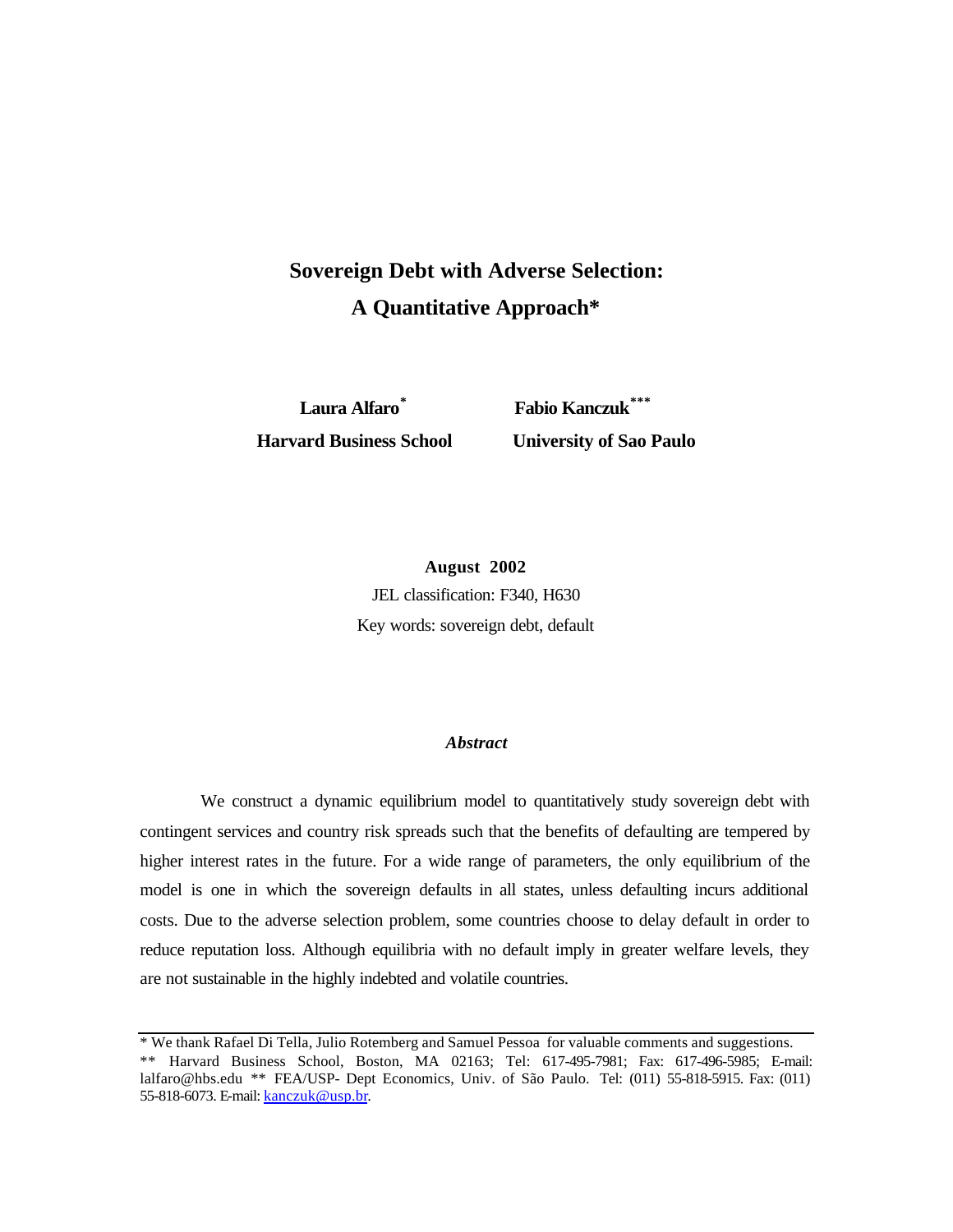# **1. Introduction**

#### *"A loan to a foreign government is an act of faith." -*Herbert Feis (1930)

One of the advantages of integrated global financial markets and international capital mobility is that it allows resources to be channeled to their most productive uses, thereby increasing economic growth around the world. Developing countries with little domestic capital, for example, can borrow to finance investment without sharp increases in national savings rates or to smooth consumption.  $\frac{1}{1}$ 

Like all lending, foreign loans involve the current provision of credit in return for the promise to repay certain amount in the future. Lenders, however, need some reassurance that borrowing countries will repay their debts, an act that depends not just on a sovereign's ability to pay but also on her willingness to do so. Being there few direct legal sanctions that can be invoked against sovereign borrowers, sovereign lending tends to be particularly problematic and characterized by severe incentive problems derived from the sovereign's behavior. Indeed, as Grossman and Van Hyuck (1988) note, the power to abrogate commitment without having to answer to a higher enforcement authority is the essential characteristic of sovereignty.

Yet, governments still have been able to borrow substantial amounts, and, in many instances, countries have repudiated their debts. Moreover, sovereign states often are able to borrow soon after default.<sup>2</sup> In order to address this puzzle, economists argue that, with direct invasion no longer commonly used, other threats and punishments such as interruption of foreign lending and trade, can be evoked to enforce repayment of a sovereign's debt. Default, in the extreme, brings a permanent denial of capital market access. But at least some sovereign borrowing could be supported by more limited penalties, such as a temporary capital market ban or future higher interest rates. Theoretically, these threats can enforce contract obligations. Empirically, however, the severity of punishment needed to sustain sovereign lending has yet to be determined. This paper addresses this empirical question.

We construct and calibrate a dynamic equilibrium model to quantitatively study sovereign default.<sup>3</sup> We quantify the punishment costs necessary to sustain positive debts in a signaling model with different types of governments, contingent services, and country risk spreads where the benefits of defaulting are tempered by higher interest rates in the future. We

 $\frac{1}{1}$  See Obstfeld (1998).

 $2$  For an overview of major debt crises and stylized facts see Eichengreen and Portes (1986, 1989), Eichengreen and Lindert (1991), Cohen (1992) and Eaton and Fernandez (1995).

 $3$  Except for a few notable exceptions, few studies have analyzed sovereign debt and default by constructing calibrated economy laboratories - a methodology that yields a sharper understanding of the quantitative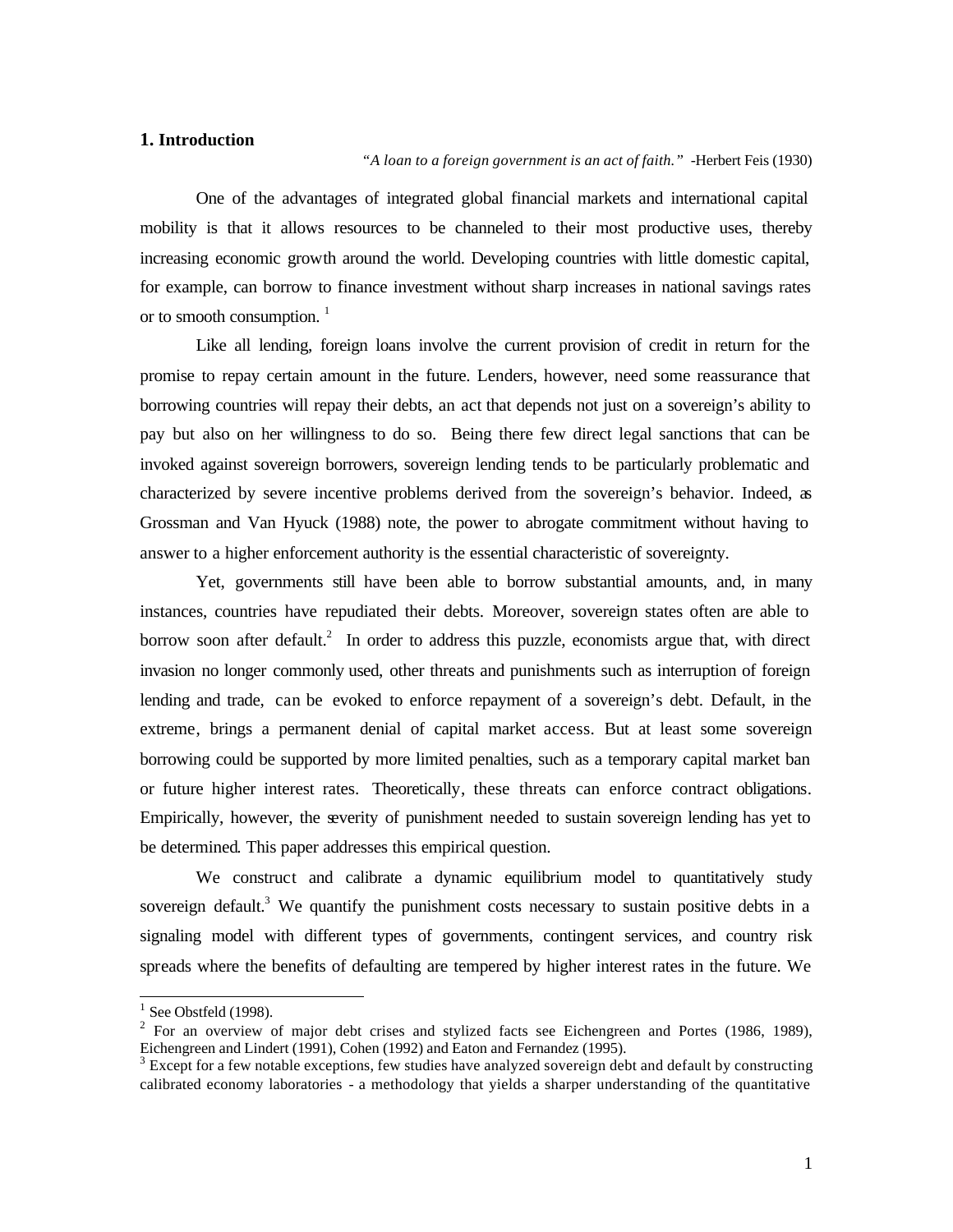find that additional output costs of defaulting are required to obtain equilibria that resemble the data where large amounts of lending are consistent with partial defaults during "sufficiently bad" states of nature.

In fact, these additional costs have been an important characteristic of debt crisis.As was made clear by the 1980s experience with sovereign debt–as well as previous crises such as those in 1870s, 1890s and 1930s– managing the debt crisis turned out to be a difficult process which led led to economic uncertainty and stagnation in much of the developing world.

During the last 20 years the importance of the reoccurring phenomenon of debt default has prompted an enormous volume of theoretical and empirical literature on sovereign debt.<sup>4</sup> Initially, most of this research focused on why countries ever chose to pay their debts puzzled by the fact that few direct legal sanctions can be used against sovereign borrowers. Eaton and Gersovitz (1981) argue that sovereign countries might repay their debts because they would otherwise develop a reputation for defaulting and thereby lose access to international capital markets. Bulow and Rogoff (1989) challenged this explanation showing that for reputation to enforce contracts the debtor country would have to be excluded from all international markets including those that allow the sovereign country to sell financial assets such as stocks, bonds, and insurance contracts. Subsequently, Cole and Kehoe (1995, 1998) showed that the ability of reputation to support debt depends on the alternatives open to the country, its relationships in the international arena, and assumptions made about institutions.

In light of the stylized facts, Grossman and Van Huyck (1988) interpret sovereign debts as contingent claims. In their view, lenders sharply differentiate excusable defaults, which are justifiable when associated with implicitly understood contingencies, from debt repudiation, which would be inexcusable.<sup>5</sup> Creditors would impose sanctions only if a country's net payment were below the foreseen state-contingent outcome of the renegotiation. In related work, but focusing on incentives to repay a debt after defaulting, Cole, Dow and English (1995) developed a model of sovereign debt whereby defaulting countries were excluded from capital markets and regained access by making partial repayments. They model two unobservable types of government, one more myopic than the other. The less myopic government signaled its type by making a payment. If it paid enough to distinguish itself, it regained access to the loan market.

l

forces involved in economic processes. See Cole and Kehoe (1996), Kehoe and Perri (2001) and the literature reviewed in Lingquist and Sargent (2000).

<sup>&</sup>lt;sup>4</sup> For surveys of the literature see Eaton and Fernandez (1995) and Kletzer (1994).

<sup>&</sup>lt;sup>5</sup> Obstfeld and Rogoff (1996) note that it is equivalent to model loan contracts as explicitly state contingent, or implicitly as they become so only as a result of an ex post but perfectly predictable state contingent renegotiation process. Although much lending takes the form of non-contingent loans, various debt crises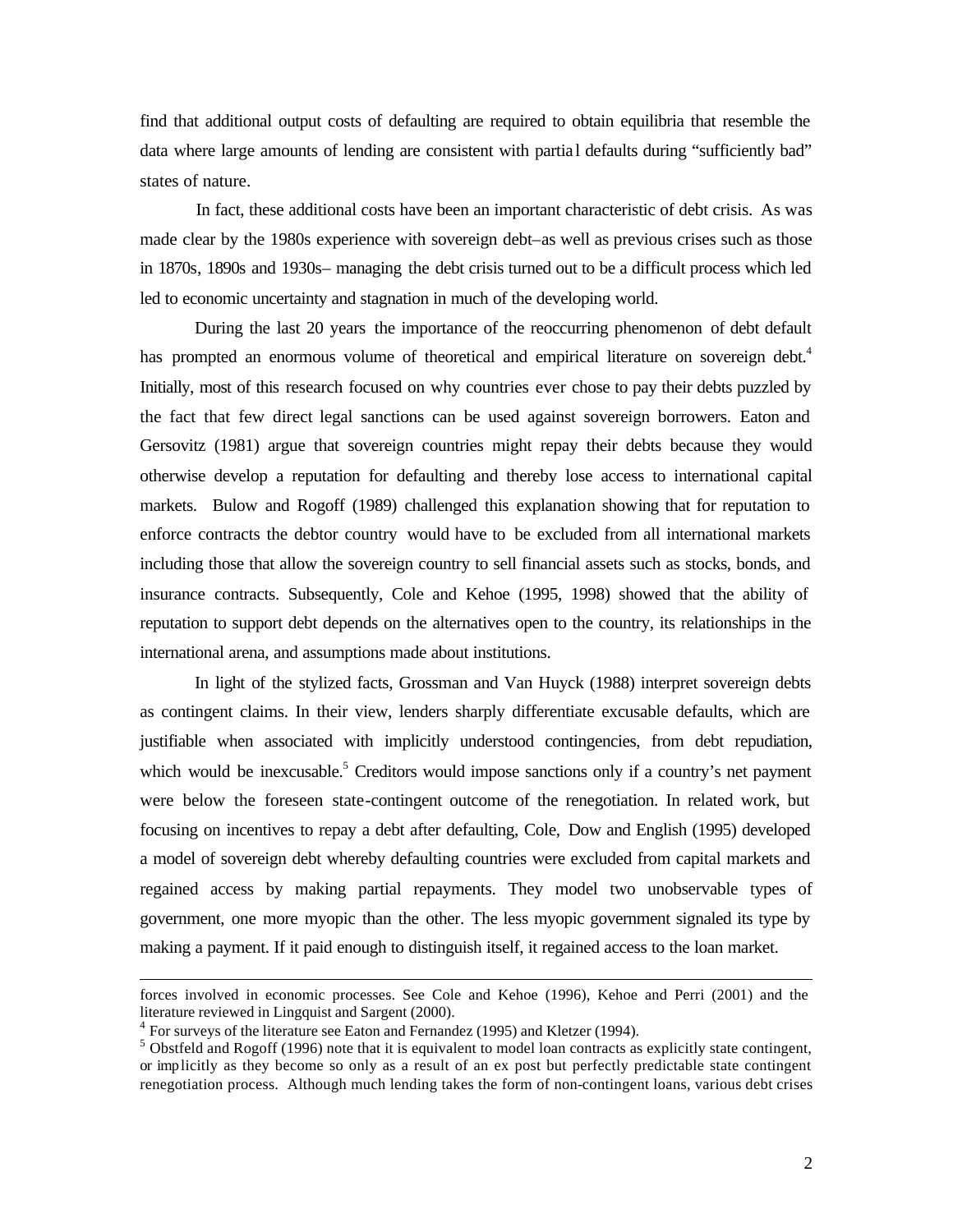Similarly to these latter two contributions, we study an economy where default is partial, and the sovereign signals its type. But, we assume defaulting countries to be penalized with higher interest rates where spread hikes reflect the country risk, which is a more general interpretation of an international market shut down. As we observed above, the permanent exclusion from credit as a way to enforce a sovereign's debts does not seem a valid assumption given stylized facts; neither is the use of direct sanctions. Moreover, spread hikes are broadly consistent with the data as shown by Eichengreen and Portes (1989) and Ozler (1993), among others.<sup>6</sup> Their work suggests that lenders base their country risk assessment on past debt-servicing behavior as well as newer information.

In our model, since the punishment is not permanent exclusion from international markets, full default no longer is an optimal strategy. Furthermore, in line with Grossman and Van Huyck (1988), the equilibrium path displays (partial) defaults that should be interpreted as excusable in an implicit contingent service contract. Debt provides a sovereign a way to smooth consumption. A sovereign's incentive to default, which implies higher current consumption, is tempered by loss of reputation. Failure to properly manage debt and a country's subsequent loss of reputation leads to higher future interest rates and lower future consumption levels. Because lenders seldom have complete information about the sovereign, they must signal extract their type from the occurrence (or not) of default.

We find that for a wide range of parameters, the only equilibrium of the model is one in which the sovereign defaults in all states. This is not a reincarnation of Bulow and Rogoff's (1989) result: Grossman and Han (1999) observe that a contingent service scheme such as ours can support reputational equilibrium even if a borrower can save after defaulting.<sup>7</sup> Rather, our result is a quantitative one: for our *calibrated* economy the value of debt is not sustainable. However, when defaulting incurs additional output costs, our economy displays equilibria that very much resemble the data.<sup>8</sup> Although these additional output declines are well documented (see, for example, Cohen (1992) and Barro (2001)), their micro-foundation remains to be

l

 $8$  Rose (2002) finds that debt renegotiations are associated with an economically and statistically significant decline in bilateral trade between debtor and creditor of the order of 8% per year and persists for about

have shown that payments may be rescheduled, renegotiated or even changed unilaterally if the borrower's economy falters and lenders have the option to make new loans or cut off existing credit lines.

<sup>&</sup>lt;sup>6</sup> Looking at data on bond flotations in the 1920s, Eichengreen and Portes (1989) find that investors dis criminated borrowers according to their past repayment record. Ozler (1993) finds that countries with histories of repayment difficulties were charged higher interest rates than countries with no repayment difficulty. However, this is not the only view prevailing in the literature. Jorgensen and Sachs (1989) and Eichengreen and Lindert (1991) present evidence that international markets shut down during crisis periods and that there is a general cutoff of lending to both "well-behaved and bad-behaved" borrowers.

<sup>&</sup>lt;sup>7</sup> See Section 5.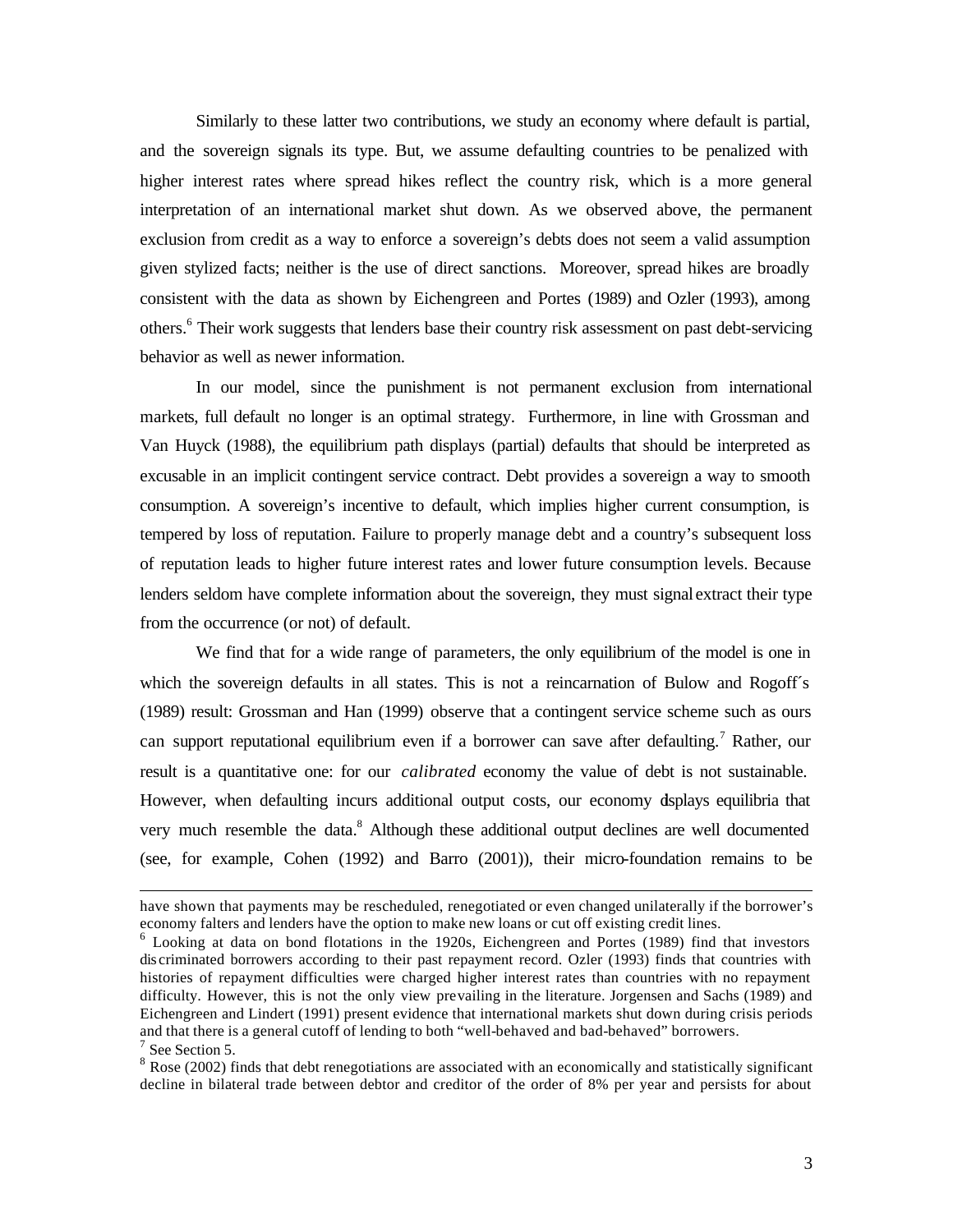understood.<sup>9</sup> This paper does not further this quest, but suggests that the existence of these costs seems to be an important determinant behind sovereign debt sustainability.

A qualitative novelty of some of our equilibria is what we call "muddling through" behavior. A commonly observed feature of the process of defaulting is delay, which tends to exacerbate recession. For example, since 1997 the Argentinean economy was hit by a series of negative shocks resulting in a protracted recession and high interest rates due to widespread rumors of inability to service their debt. Eventually, but only in November 2001, the authorities began a process of renegotiating and rescheduling debt with major creditors. Similarly, in the 1980s, Mexico transferred more than 3% of GDP between 1983 and 1986 before gaining some reduction in the debt burden in 1989**.** Our view is that a "good" sovereign needs to show that it really wants to repay debt in order to differentiate itself from a "bad" sovereign. To signal its type, a government must endure a recession, which could be attributed in part to the high interest rates associated with the higher default risk after that follows the negative shock and in part to the high uncertainty that seems to accompany these events. By signaling its type, a good sovereign can reduce the reputation loss associated with defaulting, which leads to lower future borrowing interest rates.

We also find that the equilibrium in which there is no default for all states imply greater welfare, despite providing less consumption smoothing. This result is due to the additional output costs of defaulting, which are magnified by the adverse selection problem. A natural question then is why we observe defaults so often. Our experiments suggest that countries with high debt levels and/or high GDP volatilities cannot support this equilibrium and must therefore resort to equilibria with state-contingent default.

The rest of the paper is organized as follows. The model is developed in section 2. Section 3 presents the computational implementation and equilibrium. Section 4 defines the data and calibration. The results are discussed in section 5. Section 6 concludes.

# **2. Model**

l

 Our economy is populated by a sovereign country that borrows funds from a continuum of risk neutral investors. The borrowing country's type evolves over time. The country can be one

fifteen years. Dooley (2000) theoretically explores whether the threat of substantial and protacted output losses following debt default is the dominant incentive for debt repayment.

<sup>&</sup>lt;sup>9</sup> In a recent contribution, Calvo (2000) advances some possible explanations in the context of selffulfilling prophecies where changes in relative prices can either cause a generalized financial crash under flexible prices or lead to a contraction of aggregate demand in the context of sticky prices.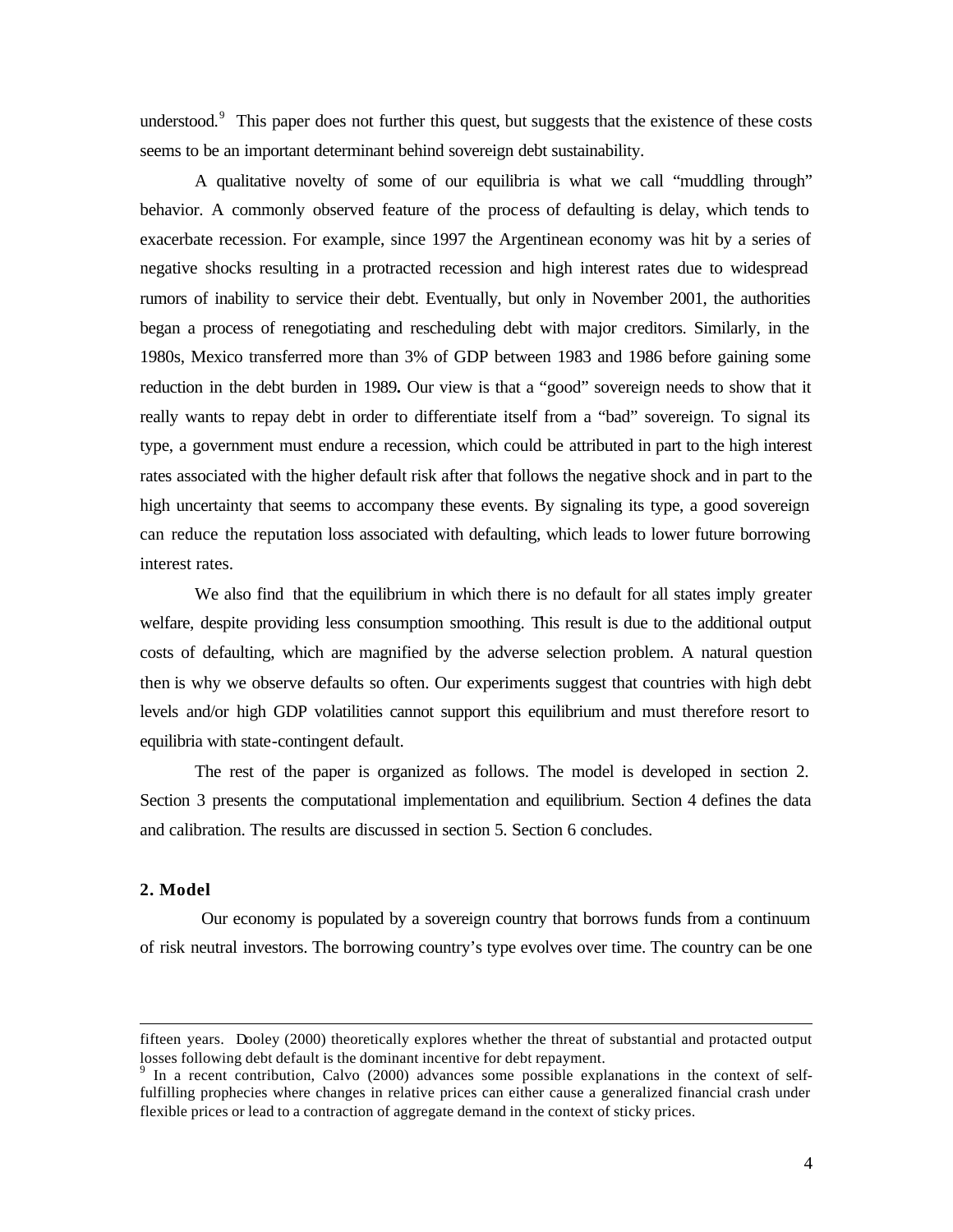of two types, "good" or "bad," a condition that reflects its impatience. "Bad" countries are extremely impatient and choose to default at any time independently of the state of the economy.

#### **2. 1. The Borrowing Country**

l

We assume that the borrowing country produce in each period a single good that is either consumed or saved as capital. Production, which uses capital and inelastically supplied labor, is subject to technological shocks. Additionally, the country borrows funds from investors. Following Grossman and Van Huyck (1988), we consider a case in which levels of capital and debt are fixed. We later discuss the implications of this assumption.<sup>10</sup> Under this simplifying scenario, the country's only choice is whether or not to default.

The country budget constraint is given by

$$
c_t + dk - b = \exp[z_t - l(\, r - r)]k^a - (1 - q_t)(1 + r_t)b \tag{1}
$$

where  $c_t$  is consumption, *d* is the depreciation rate,  $\alpha$  is the capital share, *k* is the (constant) capital level, *dk* stands for the investment, *b* is the (constant) debt level, *z<sup>t</sup>* is the technology coefficient, *l*  $\frac{3}{9}$  is an exogenous parameter,  $r_t$  is the (contractual) interest rate on the debt, *r* is the riskless interest rate, and  $q_t$  is the default rate.

We assume  $q_t$  can take only two values,  $q_t \tilde{I}$  {0,  $t$ }, where  $t \tilde{I}$  [0, 1], which correspond to the cases of not defaulting and defaulting. The technology coefficient,  $z_t$ , can take a finite number of values and evolves over time according to a Markov transition matrix with elements  $p(z_i, z_j)$ . That is, the probability that  $z_{t+1} = z_j$  given that  $z_t = z_i$  is given by the matrix *p* element of row *i* and column *j*.

The term  $I(r_t - r)$  is a departure from standard open economy modeling meant to capture the output reduction due to contractual interest rate increases that have been documented in the literature. We add this term to consider the possibility that default causes an additional drop in output through its consequential interest rate boost.<sup>11</sup> Among others, Cohen (1992), in the context of the 1980s debt crisis, and Barro (2001) in the context of the 1997 Asian crises, found an output drop due to financial crises even *when controlling by the investment rate*. This crisis effect was significant, corresponding to an output drop of about two percent per year. As Calvo (2000) puts it, the literature has not yet paid sufficient attention to this stylized fact. He advances some explanations based on either the halting of investment in a time to build model or a credit crunch

 $10$ As Grossman and Van Huyck (1988) note, this setup simplifies the analysis without sacrificing qualitative generality. In addition, it greatly reduces the calculation burden thus allowing to compute the equilibrium.

<sup>&</sup>lt;sup>11</sup> The term  $I(r_t - r)$  is meant to capture as well the stylized fact that these output costs tend to increase with higher interest premiums.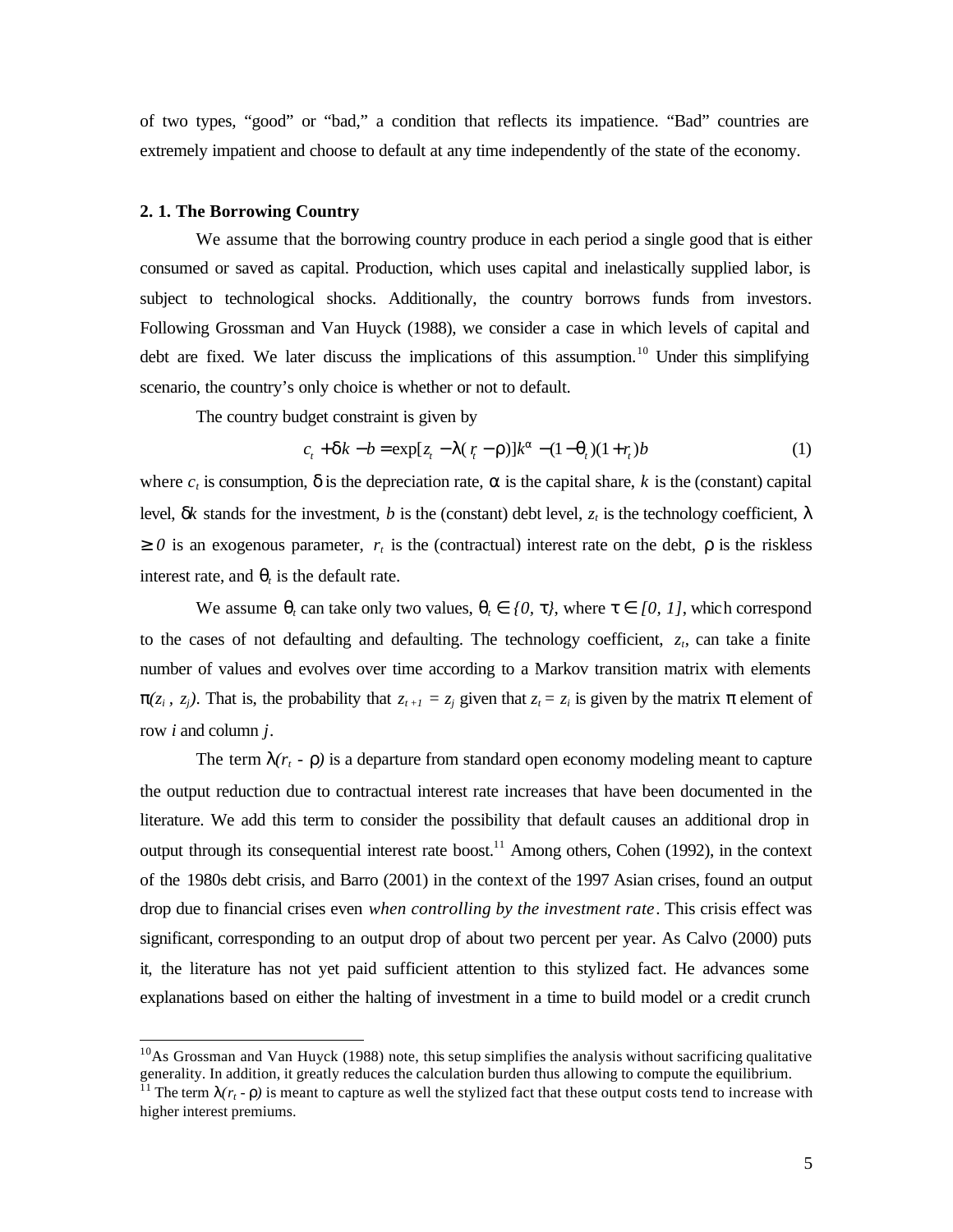amplified by a financial accelerator. The term  $I(r_t - r)$  in the productivity factor, which captures this stylized fact, should be seen as a shortcut that deserves further study. Of course, we do experiment with cases for which  $\mathbf{l} = 0$ , where this effect is absent. But, as we later argue, positive values for *l* seem to be an important factor for the quantitative nature of the equilibria.

The sovereign's preferences are given by

$$
U = E \sum_{t=0}^{\infty} b^t u(c_t)
$$
  

$$
u(c) = \frac{c^{1-s} - 1}{(1-s)}
$$
 (2)

with,

l

where  $s > 0$ . The two types of countries differ in the parameter **b**. For the "good" sovereign, **b**  $\hat{I}$  $(0, 1)$ , for the "bad,"  $\mathbf{b} = 0$ . A direct consequence of this assumption is that the "bad" type always  $defaults.<sup>12</sup>$ 

As in Cole and Kehoe (1995, 1998) and Cole, Dow and English (1995), the sovereign type evolves according to a Markov process (of common knowledge) with the transition probabilities given by:

$$
\begin{bmatrix} \mathbf{y}_{s} & 1-\mathbf{y}_{s} \\ \mathbf{y}_{b} & 1-\mathbf{y}_{b} \end{bmatrix}
$$

That is, a "good" type at *t* remains a good type at  $(t + 1)$  with probability  $y_g$ , and transitions to a bad type with probability  $(1 - y_g)$ . Similarly, a "bad" type at *t* remains a bad type at  $(t + 1)$  with probability  $(1-y_b)$  and transitions to a "good" type with probability  $y_b$ . For this process to display persistence, we assume  $y_g + (1 - y_b) > 1$ .

In each period the timing is as follows (see Figure 1). At the beginning of period *t*, the country inherits a debt amount equal to b, which bears an interest rate  $r_t$ . Then nature reveals the government type and the technology shock. After observing the realization of output, the government decides whether to default or not,  $q_t$ , and, consequently, how much to consume,  $c_t$ . Based on this decision, lenders update their information about the sovereign's type and decide how much to charge for the next period debt,  $r_{t+1}$ .

Consider a good sovereign that chooses to default. If she defaults, choosing  $q_t = t$ , expression (1) indicates that the country will enjoy a higher consumption level today, *c<sup>t</sup>* . This decision might affect the future interest rate lenders charge and, thus, future consumption. Indeed,

 $12$  This assumption captures the flavor of Grossman and Van Huyck's (1988) "excusable defaults." A bad type always defaults (even in good times), which is not excusable. The good type might default in bad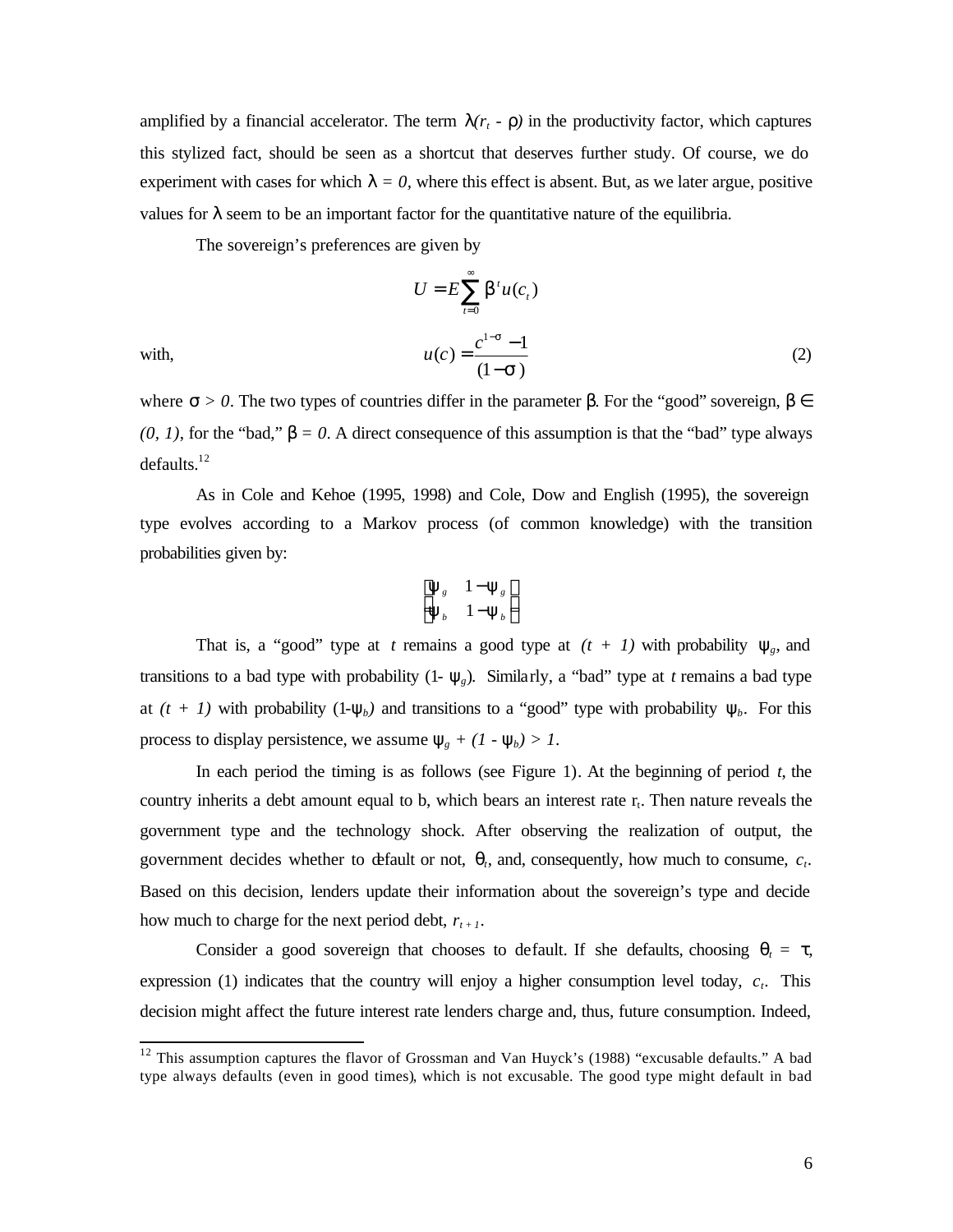lenders, when extracting the information from the default in order to set the next period's interest rate, most likely will consider the possibility that this period sovereign was of the "bad" type. This, in turn, implies a higher probability that the sovereign country also will be of the "bad" type next period. Consequently, the lender chooses to charge a higher interest rate. As a consequence of defaulting, a good type will have higher consumption today in exchange for lower consumption during the next period. Following the usual assumptions regarding utility functions, borrowing countries' welfare is higher for smoother consumption profiles. Thus, default is a more likely outcome when the state of the economy is such that, *for a constant q,* the sovereign's consumption today is lower than her expected consumption in the future.

## **2.2. The Lenders**

l

Investors are risk neutral and have an opportunity cost of funds given by  $r_t$ , which denotes the risk-free rate. As previously mentioned, we assume that lenders cannot directly observe the government's type. The investors' action is to choose the lending rate  $r_t$ , which depends on the perceived likelihood of default.

We find it convenient to express the lenders' information about the likelihood of default by defining two probabilities,  $p_t$  and  $q_t$ . Let  $p_t \in [0,1]$  be the probability that the sovereign in period *t*, at the time of choosing whether or not to default, is of the "good" type. Let  $q_t \in [0,1]$  be the probability that a sovereign *given* that she is of the "good" type will default at *t*. The perceived probability of default at *t* is given by  $I - p_t (I - q_t)$ .

For lenders to be indifferent between a riskless asset and lending to a country, it must be that  $1 + \mathbf{r} = p_r (1 - q_r)(1 + r_r) + [1 - p_r (1 - q_r)] (1 + r_r)(1 - \mathbf{t})$ , which implies that the interest rate is given by

$$
1 + r_t = (1 + r) / [1 - t(1 - p_t(1 - q_t))]
$$
\n(3)

## **3. Computational Implementation and Equilibrium**

The model described is a stochastic dynamic game. We analyze a subset of the Markov perfect equilibrium, which we discuss next. We start by defining the *state of the economy* at period *t* as the ordered set  $(z_{t-1}, z_t, p_t)$ , and the *excusable default set*, *D*, as

 $D = \{(z_i, z_j, p) \text{ such that leaders believe that the good type will default}\}$ 

times, but will not default every time she is hit by a bad shock (choosing, instead, to wait for an "excusable default").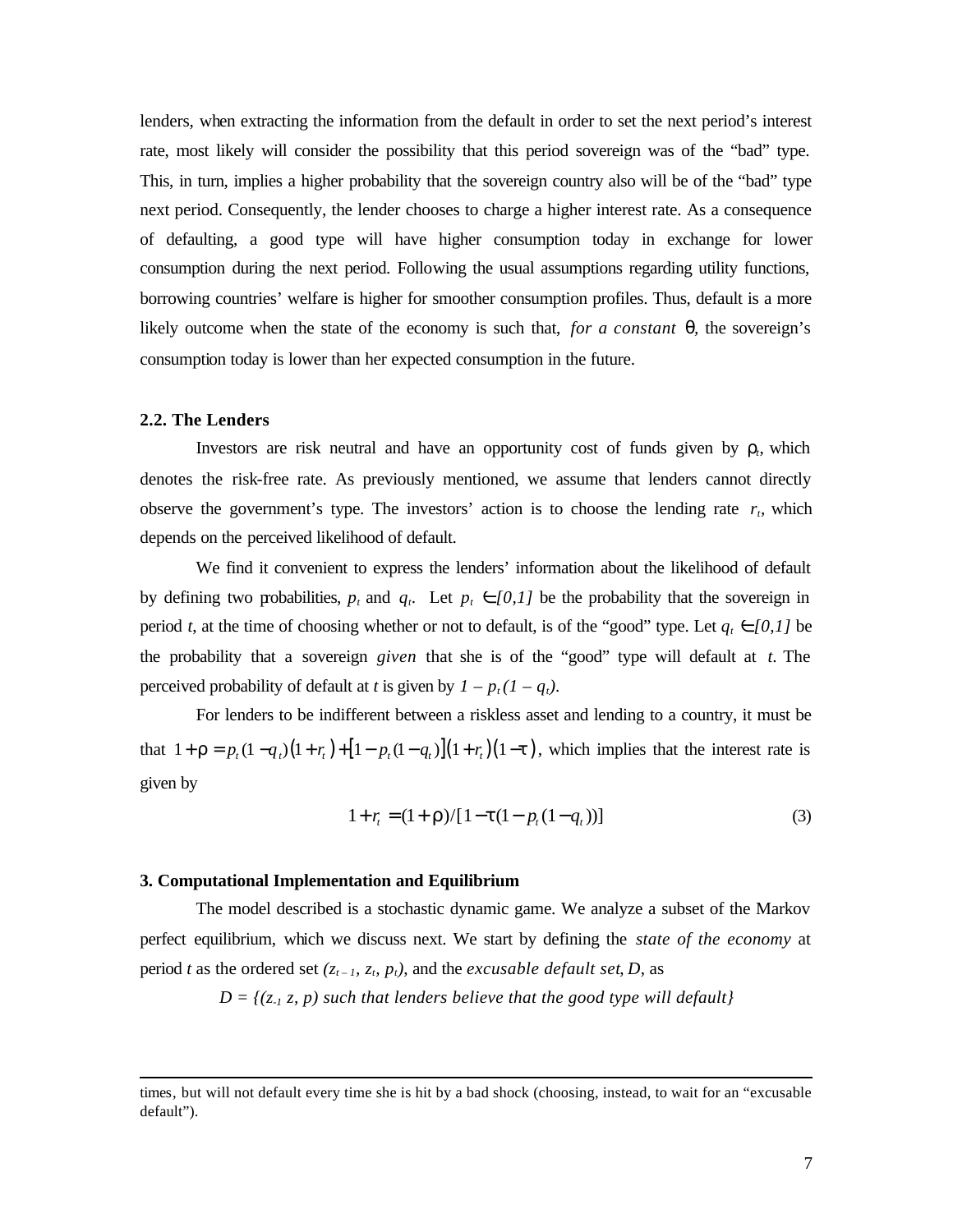where, for any period,  $z_1$  denotes the technology in the previous period, and  $z$  and  $p$  denote, respectively, this period technology and the period lenders' assessment of the probability that the sovereign is of the good type. The excusable default set, part of the lender's strategy, corresponds to all states of the economy in which lenders believe that the sovereign will default. In Grossman and Van Huyck's (1988) language, *D* corresponds to the states of the economy in which defaults are excusable.

Given *D*, we can write the lenders' future probabilities assessments as a function of the state and of the sovereign's action as

$$
p_{t+1} = \mathbf{y}_g \quad \text{, if } \mathbf{q}_t = 0,
$$
\n
$$
(4a)
$$

$$
p_{t+1} = \mathbf{y}_b \quad \text{, if } \mathbf{q}_t = \mathbf{t} \text{ and } (z_{t-1}, z_t, p_t) \mathbf{\check{I}} D,
$$
 (4b)

$$
p_{t+1} = p_t \mathbf{y}_g + (1 - p_t) \mathbf{y}_b \quad \text{otherwise} \tag{4c}
$$

which corresponds to simple Bayesian updating, and

$$
q_{t+1} = \sum_{(z_t, z_{t+1}, p_{t+1}) \in D} p(z_{t+1}, z_t)
$$
 (5)

which comes straight from the definition of the excusable default set.

Notice that the lender's strategy is completely determined by the set *D* and the expressions (3), (4), and (5). As a consequence, given *D*, we can write the sovereign's problem as

$$
V(z_{t-1}, z_t, p_t) = Max_{q_t} \{ u(c_t) + \mathbf{b} EV(z_t, z_{t+1} p_{t+1}) \}
$$
(6)

such that  $(1)$ ,  $(2)$ ,  $(3)$ ,  $(4)$ , and  $(5)$  hold.

Now we are ready for the definition of equilibrium.

A *Markov perfect equilibrium* is an excusable default set *D*, a value function *V*, and a policy function *q* such that, given *D, q is* a solution for the problem (6), and

> *q* (*z*<sub>-1</sub>*, z, p*) = *t* , for all (*z*<sub>-1</sub>*, z, p*)  $\hat{I}$  *D*, and  $q(z_1, z, p) = 0$ , otherwise.

Although in a slightly different format much in line with one of "recursive competitive equilibrium," this definition is not different from the usual Markov perfect equilibrium definition. Given the lender's strategy (the set *D* and the expressions for *p*, *q,* and *r*) and the state, the sovereign maximizes her utility. Given the sovereign strategy (*q*) and the state, the investors are indifferent between lending to the sovereign and earning the riskless rate, hence their strategy is also optimal.

Because of too many Markov perfect equilibria, which imply huge computational costs, we concentrate on a subset that we define as *engulfing equilibria*.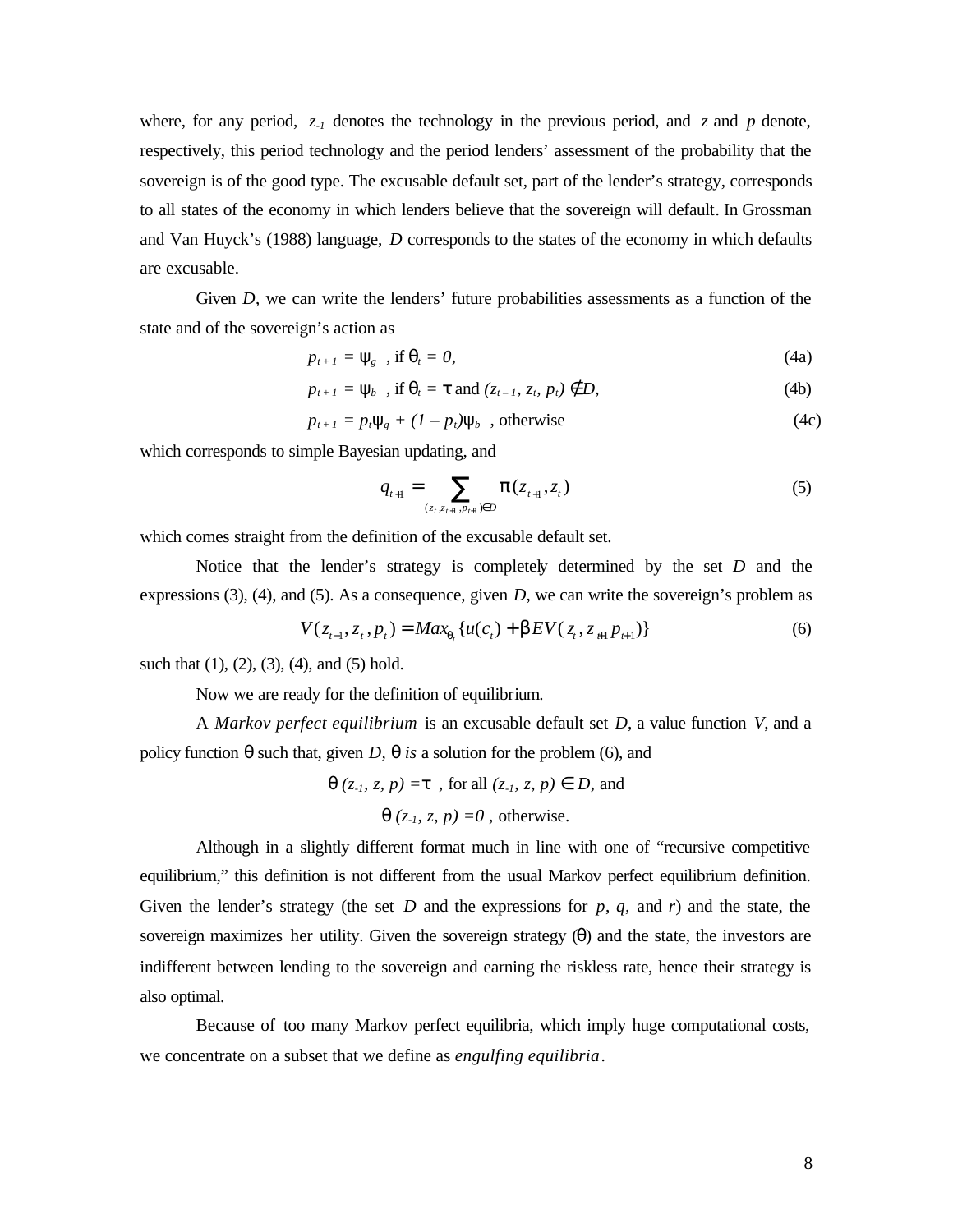A Markov perfect equilibrium is an engulfing equilibrium if  $(z_1, z, p)$   $\hat{I}$  *D* implies that  $(z',_1, z', p')$   $\hat{I}$  *D* for any  $z',_1 \mathcal{L} z,_1, z' \mathcal{L} z$  and  $p' \mathcal{L} p$ . This definition says that a sovereign that in equilibrium defaults for a given state would also default in any other state that has a lower *z-1,* and/or a lower *z,* and/or a lower *p*.

Our intuition to look only at these equilibria is driven by the following observations: (i) higher *z*, the smaller should be the consumption smoothing gains from defaulting (since a higher technology coefficient implies a lower marginal utility of consumption today and, possibly, smaller expected future marginal utility); (ii) the higher  $p$ , the lower today's consumption gains from defaulting (interest rates are lower for higher *p*) and, possibly, more severe future punishments for defaulting (if  $p$  was already low it could not be reduced, but if  $\mathbf t$  was high it could); (iii) the higher *z-1*, the lower today's consumption gains from defaulting (lower interest rates given the observation (i)). We do not offer any proof that Markov equilibria are also engulfing; in fact, we believe there is no such proof. However, we consider that the engulfing equilibria are more relevant or at least more interesting to observe.

For our calibration, with three possible technology  $(z)$  and probability  $(p)$  levels, to look for a Markov perfect equilibrium implies checking for  $2^{27}$  possible equilibria. That should take, in our Pentium III, about five years. In contrast, for the same calibration it takes less than three hours when we look for engulfing equilibria only. Interestingly, when we worked with smaller state spaces, all the Markov equilibria we found were also engulfing equilibria. We, nevertheless do not believe there exists any proof that, in our environment, all Markov are also engulfing equilibria.

#### **4. Data and Calibration**

We calibrated our model so that each period corresponds to one year. We used the data related to the indebted countries during the crises of the 1930s, 1980s, and 1990s.

Following the Real Business Cycle literature, we can calibrate the parameters of the technology and preferences as  $r = 0.05$  (which implies  $\mathbf{b} = 0.95$ ),  $\mathbf{s} = 1.5$ ,  $\mathbf{d} = 0.05$  and  $\mathbf{a} =$ 0.4.<sup>13</sup> The capital level *k* is chosen so that the capital-output ratio is equal to three, a typical value in Latin American countries.

For virtually all the remaining parameters we perform some robustness tests, experimenting with many possible values. Our benchmark parameters and the relevant ranges are obtained by averaging the available data for most indebted countries cited in the following

l

 $13$  See Cooley (1995).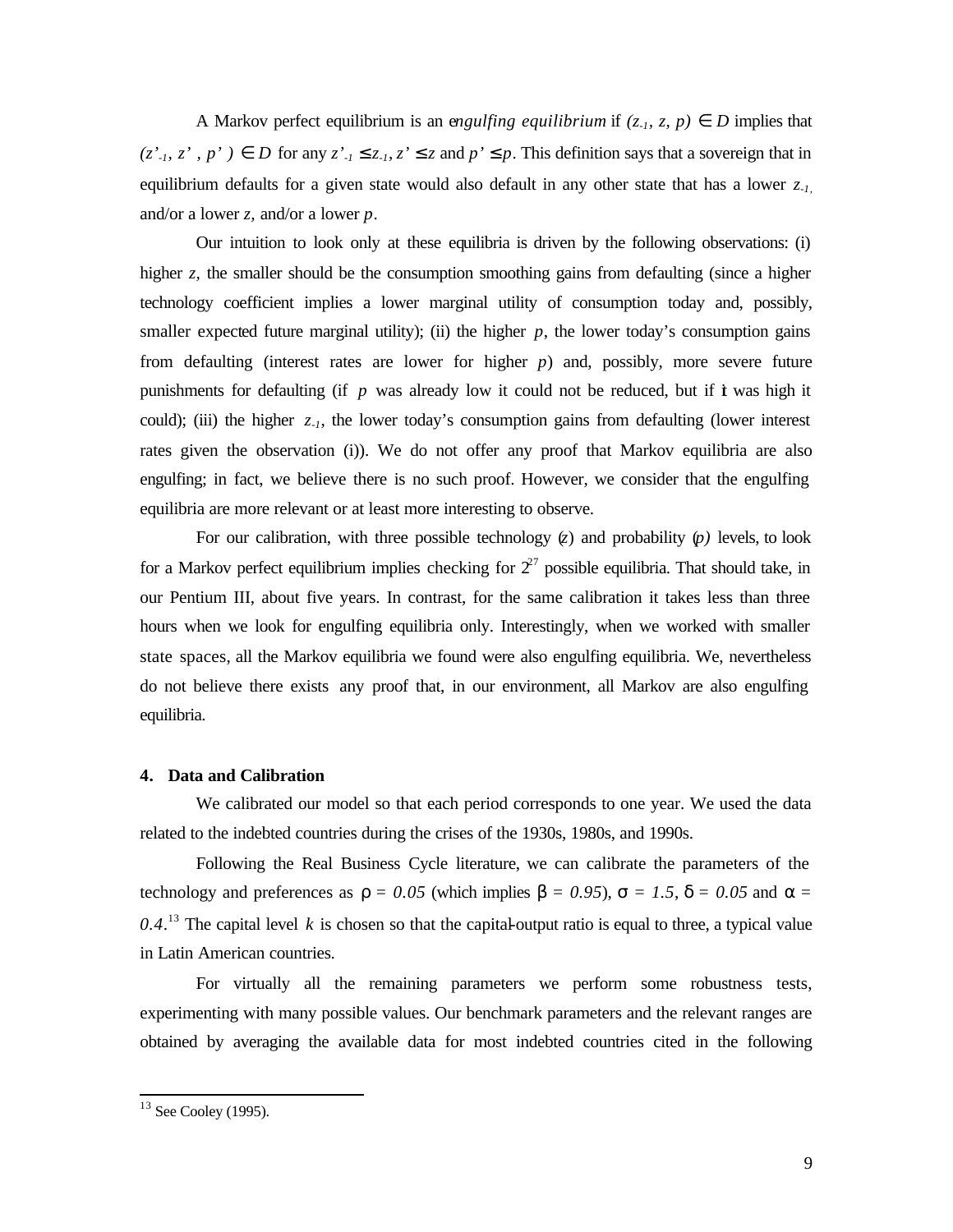studies: for the crisis of the 1930s the main reference is Eichengreen and Lindert (1989); for the 1980s Cohen (1992); and for the Mexico crisis in 1995 Eichengreen and Mody (1998).

For the technology coefficient *z* we adopted three possible levels that corresponded to "good," "regular," and "bad times,"  $z_g$ ,  $z_r$ , and  $z_b$ , respectively. We first attempted to use four possible levels, but the computational costs were too high. For the "regular" times we choose  $z_r =$ *0*. The "bad" times were calibrated by looking at the GDP drops during a crisis, about *5%*, and we set  $z_b = .95$ . We chose the good times to be symmetrical with the bad times, that is,  $z_g = .05$ . We also experimented with  $z_b = .98$  and  $z_b = .92$  (with symmetrical values for  $z_g$ ).

The frequency of this state  $(p)$  is chosen such that (i) it is impossible to go straight from bad to good times (and vice-versa) (ii) the duration of good and bad times is two years and of regular times ten years, which is consistent with the stylized facts of the last 20 years; and (iii) good and bad times occur on average once every 20 years. Together, these hypotheses uniquely determine the transition of technology to be:

$$
\boldsymbol{p} = \begin{bmatrix} .5 & .5 & 0 \\ .05 & .90 & .05 \\ .5 & .5 & 0 \end{bmatrix}
$$

The debt level  $\bar{b}$  is chosen so that debt is equal to 50% of GDP during regular times, which reflects the situation in most countries studied. We tried *b* equal to 100% of GDP as well.

For the transition probabilities of government type (which is empirically unobservable), we chose  $y_g = .9$  and  $y_b = .1$  as a benchmark. Recall that the further apart these parameters are more severe the punishments for defaulting. As we discuss later in this section, our calibration exercises reveal this punishment, however, to be too small to sustain positive amounts of debt. We further find that this result persists even as  $y_g$  takes values closer to one and  $y_b$  values closer to zero.

For computational reasons we restrict  $p$  to only three values (which correspond to  $y_g$ ,  $y_b$ , and their average). These three levels, nevertheless, allow for interesting updating dynamics. For example, the punishment for defaulting in a state in which a sovereign is expected to default (an "excusable default" in the language of Grossman and Van Huyck) is different from that for defaulting in a state in which the sovereign is not expected to default (a debt "repudiation").

The parameter  $t$ , which reflects the default rate, is difficult to calibrate given the complexity of information in each debt renegotiation. Some researchers attempt to calculate how much is paid by calculating the ratio of the present value of the payments corrected by the Libor and the amount lent. Eichengreen and Portes (1989) calculated that Chile, Bolivia, and Venezuela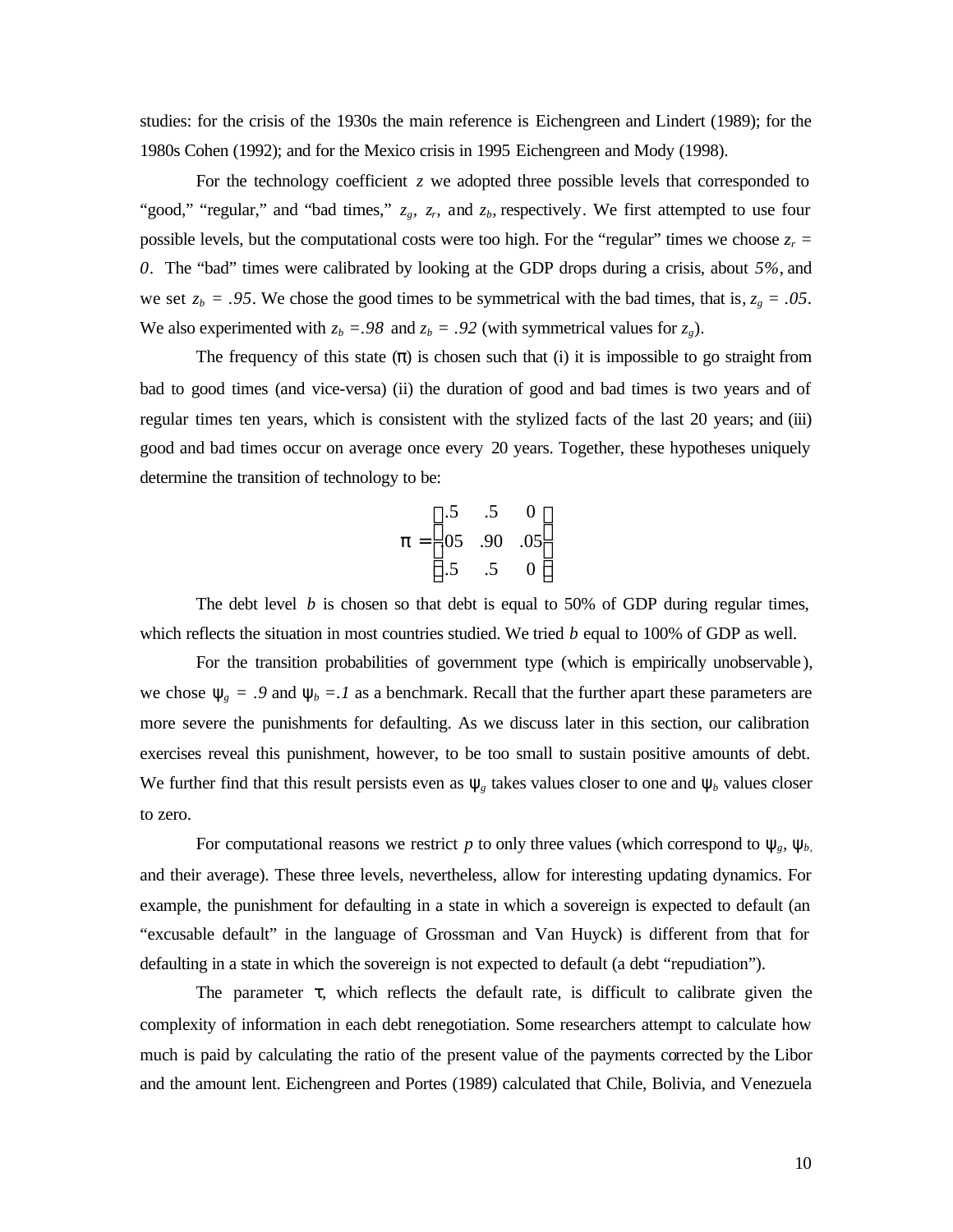defaulted about 35% of their debt during the 1930s. Cohen (1992) found that in the 1980s, when the residual debt at the secondary markets is considered, the default is almost null, that is, debtor countries paid roughly a return of close to the Libor rate over their debts.<sup>14</sup> Bulow (1992) calculates that, if one considers that investors hedged against the dollar depreciation, the defaults in the 1980s amount to about 30%. To match these observations we use as our benchmark  $t =$ *20%*, which corresponds roughly to Cohen's calculations, but also experiment with *t = 10%* and  $t = 30\%$ .

Finally, for the parameter *l*, which corresponds approximately to the output elasticity to the contractual interest rates, we use as a benchmark  $\mathbf{l} = 0$ , which corresponds to no output drop. We also experiment with higher values:  $l = 5\%$ ,  $l = 10\%$ ,  $l = 15\%$  and  $l = 20\%$ . For example, note that an interest rate premium of 20% with a value of  $I = 25%$  implies an additional output drop of about 5%. This is inline with the stylized facts captured by Cohen (1992).

#### **5. Results**

l

#### **5.1. Number of Equilibria**

Our model is set up so that for any parameter there is always an equilibrium that corresponds to a case in which the sovereign defaults for all the possible states. To observe that, consider that the excusable default set *D* contains all the possible states. Then, from expression (5), one sees that  $q = 1$ , and from expression (2), that  $1 + r = (1 + r)/(1 - t)$ , for all states. These expressions indicate that punishment is independent of what a sovereign does or, better, that investors are not drawing any information from a sovereign's actions. Consequently, the sovereign has no incentive not to default and chooses to default in any state. This strategy validates the equilibrium.

This trivial equilibrium of "defaulting in all states" does not, however, seem to correspond to countries' actual behavior because we do observe positive debt levels. Hence, we decided to focus only on the other equilibria. It turns out that, for our benchmark economy, these other equilibria do not exist. Perhaps surprisingly, the same is true for a wide range of parameters. Table 1 reproduces the grid of the parameters we tried and the number of equilibria other than the trivial one obtained. Notice that for all ranges of the other parameters,  $\mathbf{l} = 0$  and  $\mathbf{l} = 0.5\%$  imply that the only equilibrium is the trivial one.

 $14$  Cohen (1992) finds that despite arrears and rescheduling, creditor countries managed to recover an important part of their claims. Also, he shows that if the secondary market price is taken as the liquidative value of liquidation, all major debtors (except Brazil) delivered a market return to the commercial banks.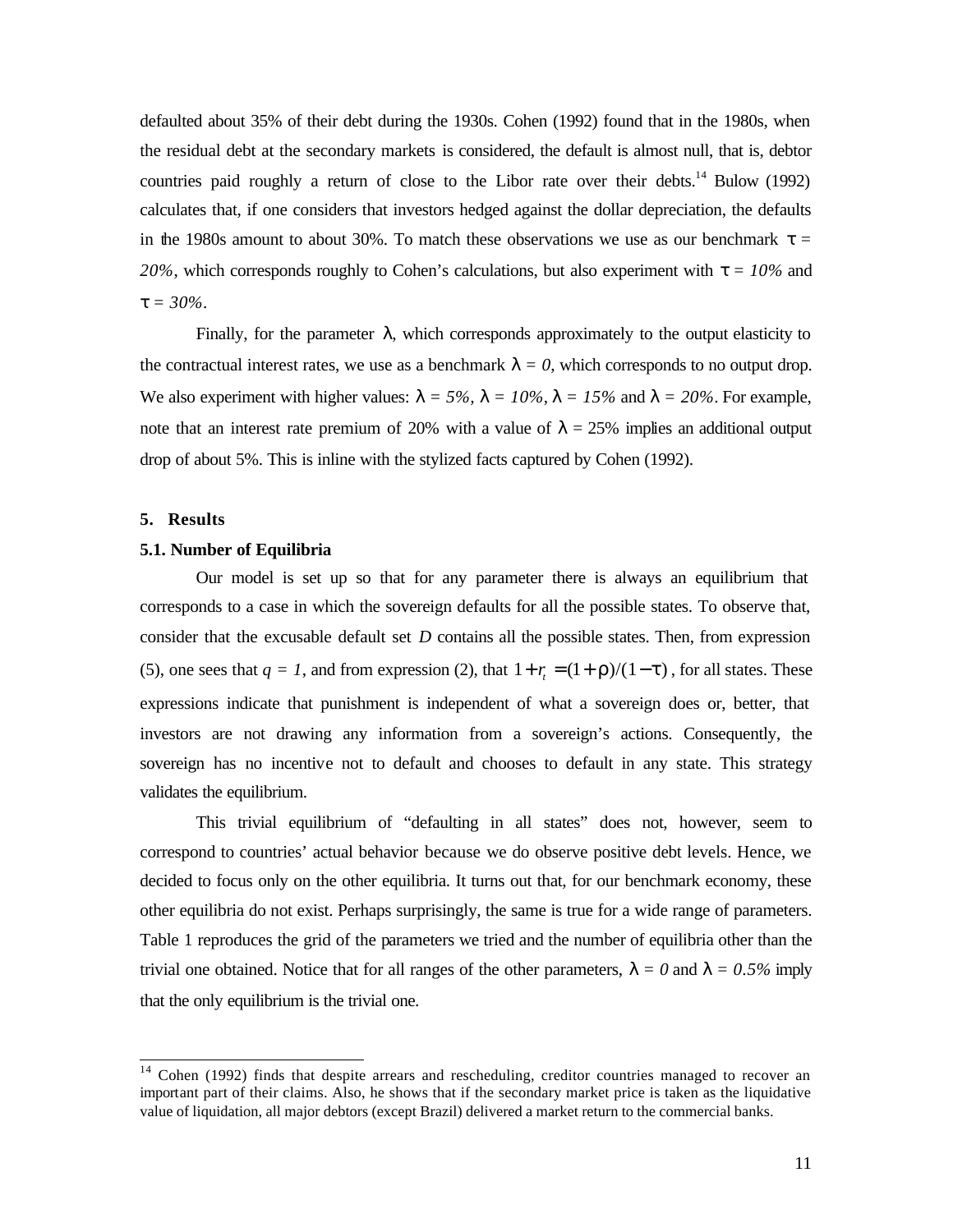This result, again, is *not* a reincarnation of Bulow and Rogoff's (1989) theorem. In an environment such as ours, in which the sovereign *can* save after defaulting, Grossman and Han (1999) proved there to be positive amount of sustainable debt. Contingent debt servicing permits more consumption smoothing than would solely saving and dissaving and thus, the sovereign will resist the temptation to repudiate its debt.. Our result is rather a quantitative one: for our economy the *calibrated* value of debt is not sustainable if we assume low *l* values.

It is important to question how robust this finding is to our simplifying assumptions. In particular, one could ask if the nonexistence of non-trivial equilibria (for the case  $\hat{l} = 0$ ) is robust to the assumption that *b* is constant. The answer to this question is affirmative, as shown by Grossman and Han (1999). Saving and disaving cannot support debt in an economy in which the sovereign can save after defaulting, which would be the case if *b* were not constant.

Table 1 shows, then, that positive values for *l* and thus and additional cost of defaulting, which have been documented consistently in defaulting episodes, are an important factor for the qualitative nature of the equilibria.

#### **5.2.Outcome Characteristics and Muddling Through**

l

In this section we choose a set of parameters that implies a rich set of equilibria. In particular, we select the case  $I = 0.2$ ,  $t = 20\%$ ,  $B/Y = 50\%$  and  $z_g = 5\%$ , which has six non-trivial equilibria. Of these, we describe in detail what we call the "muddling through" equilibrium, which presents interesting characteristics that seem to match the experience of a number of developing countries.

Figures 2a to 2f describe what happens in a country that initially experiences a sequence of good technology shocks, then endures a crisis, and finally recovers. Figure 2a reflects this choice of the technological shocks; the remaining figures are endogenously determined.

Figure 2b describes the occurrence of default. Notice that default occurs in periods 7, 8, and 9, whereas bad technology shocks occur in periods 6, 7, and 8. This means that the sovereign decided to "wait to default" or, more precisely, not to default right after a bad shock, a behavior that we call muddling through. The reason, as we mentioned, is that the sovereign would have been punished harshly for defaulting in period 6, since the situation would not have been perceived sufficiently "bad" by the lender as to warrant default.<sup>15</sup> Instead, in period 7, after a sequence of (two) bad shocks, the situation is considered bad enough to diminish the optimal punishment for defaulting. Notice that even though the technology shock has recovered in period

<sup>&</sup>lt;sup>15</sup> In this case, it would not have been clear to the lender that it was a problem of ability rather than willingness to pay.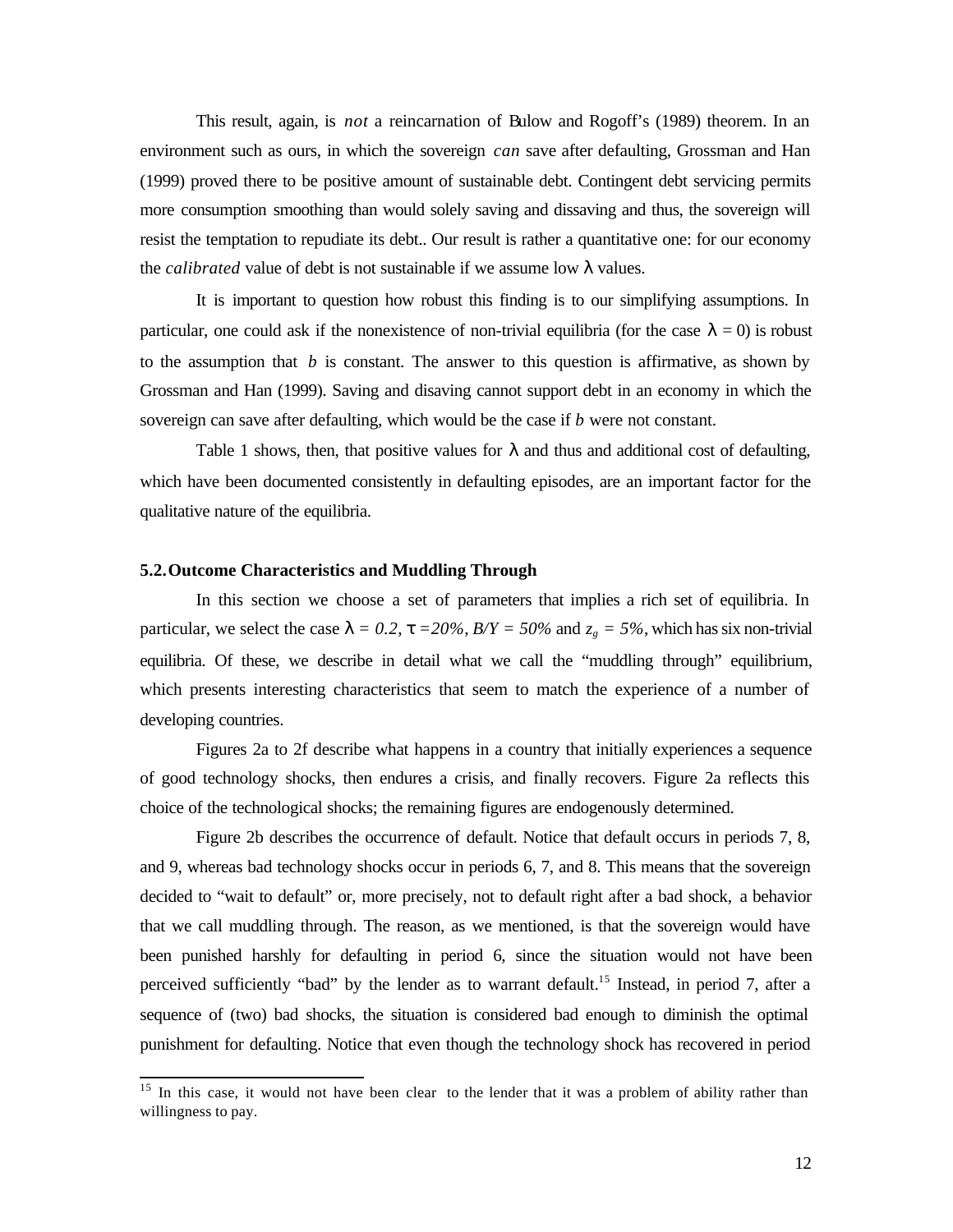9, the sovereign still decides to default in this period, because the punishment for defaulting is too small, the sovereign chooses to halt debt services for another period.

Figure 2c describes the lender's assessment of the probability that the sovereign is of the good type. Note, in particular, that in period 8, after the default has occurred, the probability has not yet dropped to its lowest level. During this period the sovereign was, in a sense, allowed to default. Figure 2d depicts the contractual interest rate. In good periods its value is slightly higher than the risk-free rate (5%) due to some probability that the sovereign might "become" the bad type. It escalates during the crisis to values greater than 30%, then, soon after the crisis, returns to its original value in line with the stylized facts.

Figure 2e describes the country's output. As expected, this figure is similar to figure 2a, the difference corresponding to the linkage between interest rates and output. In the crisis, this difference rises to 2.5%, an extremely relevant amount, but in line with the values obtained, for example, by Cohen (1992). Finally, Figure 2f shows the debt services paid by the sovereign. Notice that in period 7, when default occurs for the first time, debt services are significantly negative because the sovereign is still able to sell new bonds. Due to higher (effective) interest rates, this benefit evaporates during the crisis period. In period 11, the sovereign decides not to default, service payments are extremely elevated because contractual rates are still very high. In a sense, these huge services are the amount that must be paid to restore the sovereign's reputation.

#### **5.3. Welfare and Sustainability**

To analyze the welfare consequences of different implicit contracts we obtain the invariant distribution of the occurrence of the possible 27 states and average their pay-offs. As in the previous section, we arbitrarily chose the parameter values  $\mathbf{l} = 0.2$ ,  $\mathbf{t} = 20\%$ ,  $\mathbf{B}/\mathbf{Y} = 50\%$  and  $z_e = 5\%$ .

We depict the welfare for each of the equilibria in table 2. We also report in the same table the number of states in which there is default.

The simple conclusion to be drawn is that equilibria that correspond to implicit contracts that have more defaulting states have lower welfare. The reason for this stems from our additional output-cost and adverse selection assumptions. Because lenders cannot perfectly observe the sovereign type they charge higher interest rates to defaulting countries, which implies lower welfare. If the implicit contract has more defaulting states, this imperfect information cost might occur more often. Hence, these contracts are associated with lower welfare. Moreover, for every default, a sovereign endures an additional output cost.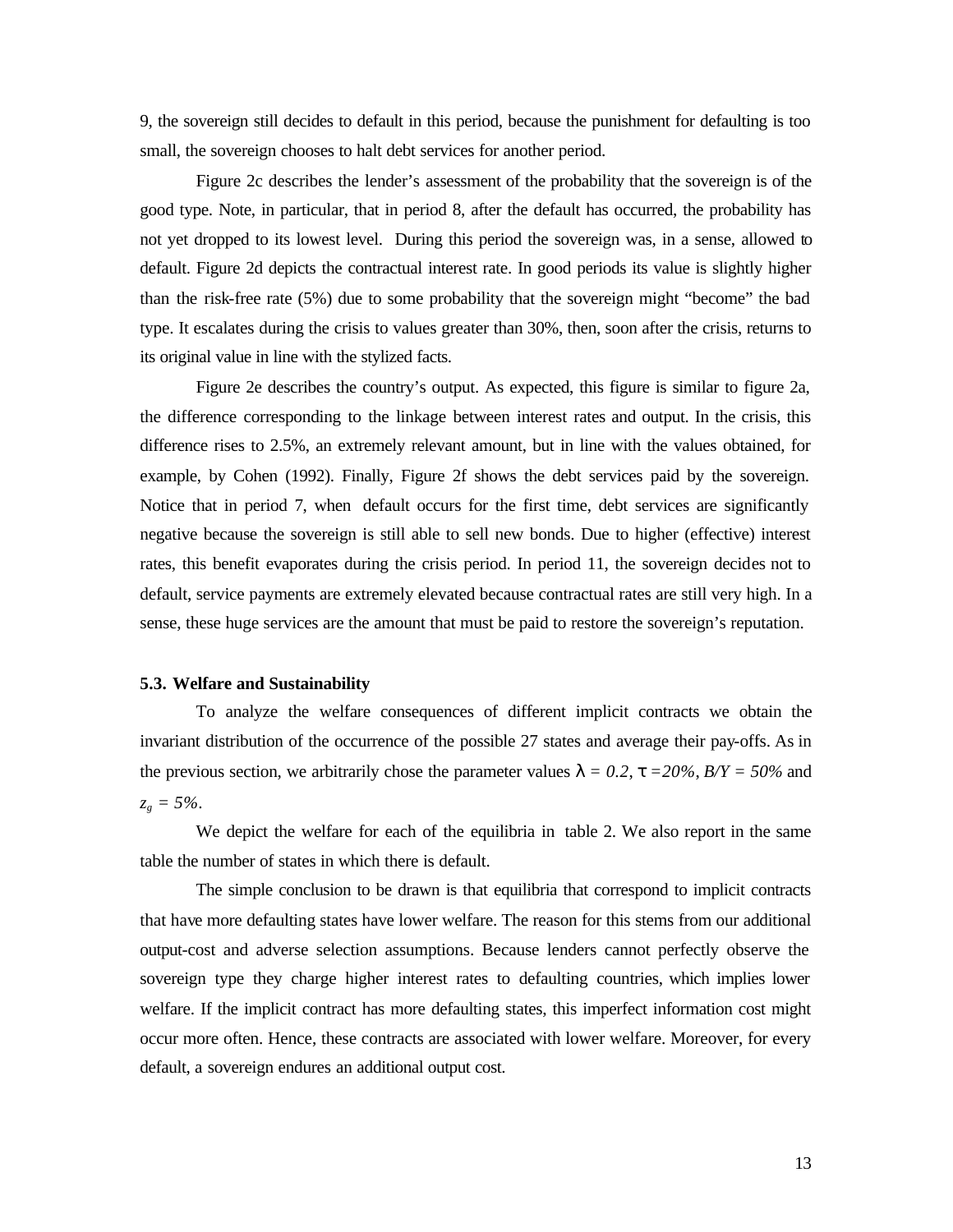In this model, as in any repeated game, one lacks a good way to choose among the many possible equilibria. However, with this caveat in mind, we ask: given *l and t*, what is the set of parameter values for  $B/Y$  and  $z_g$  for which the equilibrium with no default exists?

Table 3 depicts the parameter values of *B/Y* and  $z_g$  given  $\mathbf{l} = 0.2$ ,  $\mathbf{t} = 20\%$ , for which the equilibrium with no default exists.<sup>16</sup> The lesson from Table 3 is that the equilibrium with no default exists for lower levels of debt *(B/Y)* and lower magnitudes of technology shocks (*zg*). The intuition is fairly simple. In our economy with contingent debt service, when debt is higher and/or output oscillates a lot, the benefits of defaulting increase. In these cases it is harder to sustain an equilibrium in which the sovereign always chooses not to default.

Interestingly, the results depicted in Tables 2 and 3 seem to be consistent with casual observation of cross-country experiences. Developed countries, which tend to have lower volatile technology and lower (or negative) debt-to-GDP ratios, tend never to default on their debt. In contrast, developing countries hold debt, which, as an "implicit contract," includes states with excusable defaults. Although, due to information asymmetries, excusable defaults imply lower welfare levels, the combination of high volatility and high debt levels supports only this form of debt contract.

#### **6. Conclusions**

In this paper we studied sovereign debt default using the methodology of simulating a calibrated artificial economy. We found that additional output costs of defaulting are required to obtain equilibria that resemble the data whereby large amounts of lending are consistent with partial defaults during "sufficiently bad" states of nature.

Some equilibria exhibit what we call "muddling through" behavior: the sovereign, to signal being of the "good" type, does not default after a bad shock. Only when the situation is considered sufficiently bad and the penalty for defaulting diminishes does the sovereign default. We believe that these equilibria mimic defaulting episodes such as the one that occurred in Argentina in 2001 when authorities endured a long recession before suspending external payments.

Although we also found welfare to be higher in equilibria for which there is never default, these equilibria arise only in economies with small amounts of debt and/or with low output volatilities. In this sense, it is likely that less developed countries, because they tend to be more volatile, will continue to hold debt that implicitly contains default clauses.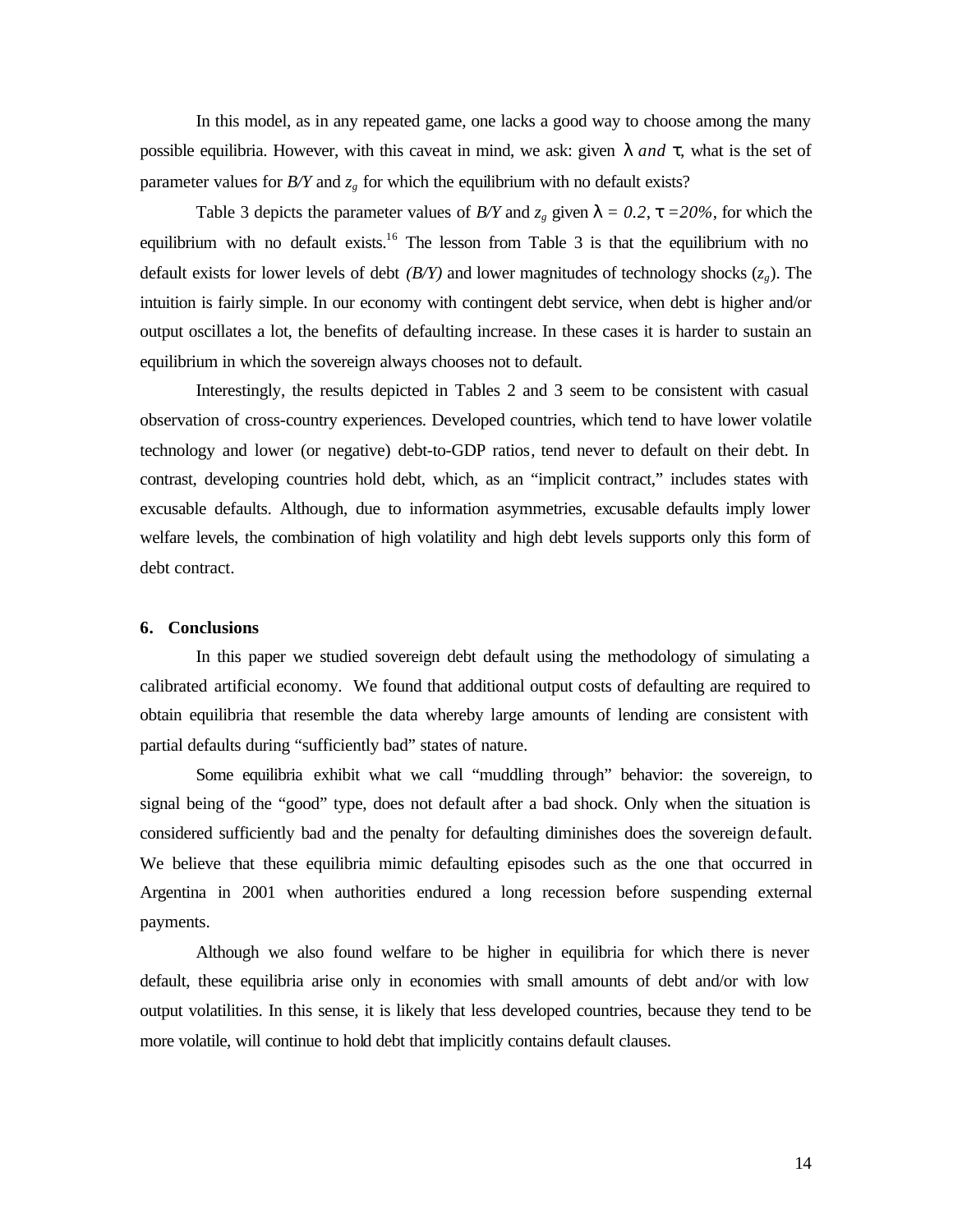# **7. References**

l

- Barro, Robert (2001). "Economic Growth in East Asia Before and After the Financial Crisis," *NBER Working Paper*, No.8330.
- Bulow, Jeremy; Rogoff, Kenneth. (1989) "Sovereign Debt: Is to Forgive to Forget?" *American Economic Review*. Vol. 79 (1): 43-50.
- Bulow, Jeremy. (1992) Comment to "The Debt Crisis: A Postmortem" by Daniel Cohen. *NBER Macroeconomics Annual*, edited by Oliver Blanchard and Stanley Fischer, Stanley, Cambridge and London: MIT Press. p 65-105.
- Calvo, Guillermo. (2000) "Balance of Payments Crises in Emerging Markets: Large Capital Inflows and Sovereign Governments" in *Currency Crises* edited by Paul Krugman. Chicago: The University of Chicago Press.
- Cohen, Daniel. (1992) "The Debt Crisis: A Postmortem." *NBER Macroeconomics Annual*, edited by Oliver Blanchard and Stanley Fischer, Stanley, Cambridge and London: MIT Press: 65-105.
- Cole, Harold L.; Kehoe, Patrick J. (1998) "Models of Sovereign Debt: Partial versus General Reputations." *International Economic Review*. Vol. 39 (1): 55-70.
- Cole, Harold L.; Kehoe, Patrick J. (1995) "The Role of Institutions in Reputation Models of Sovereign Debt." *Journal of Monetary Economics*. Vol. 35 (1): 45-64.
- Cole, Harold L.; Timothy Kehoe. (1996) "A Self Fulfilling Model of Mexico's 1994-1995 Debt Crisis," *Journal of International Economics*. 41(3/4): 309-330.
- Cole, Harold L, Dow, James, English, William B. (1995) "Default, Settlement, and Signaling: Lending Resumption in a Reputational Model of Sovereign Debt." *International Economic Review* Vol. 36 (2):365-85.
- Cooley, Thomas F. ed. (1995) *Frontiers of Business Cycles,* Princeton: Princeton University Press.
- Dooley, Michael (2000) "Can Output Losses Following International Financial Crises be Avoided?" NBER Working Paper W7531.
- Eaton, Jonathan; Gersovitz, Mark. (1981) "Debt with Potential Repudiation: Theoretical and Empirical Analysis." *The Review of Economic Studies.* Vol. 48 (2): 289-309.
- Eaton, Jonathan; Fernandez, Raquel. (1995) "Sovereign Debt," *Handbook of International Economic,* Vol. 3, edited by Gene Grossman and Kenneth Rogoff. Amsterdam, New York and Oxford: Elsevier, North-Holland. p 2031-77.

<sup>16</sup> We obtained similar qualitative results for other parameter combinations of *l* and *t.*.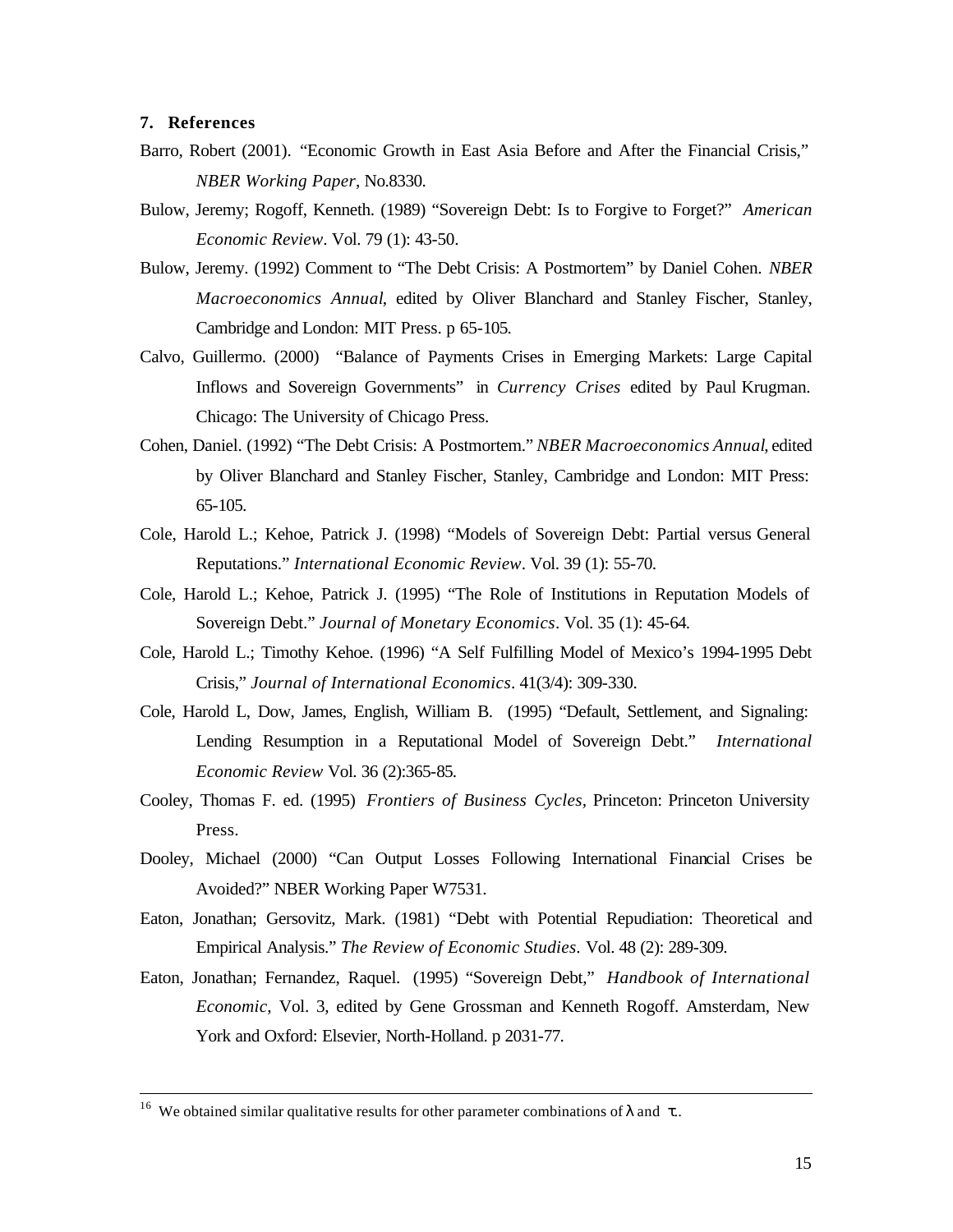- Eichengreen, Barry; Portes, Richard. (1986) "Debt and Default in the 1930s: Causes and Consequences." *European Economic Review*. Vol. 30 (3):599-640.
- Eichengreen, Barry; Portes, Richard. (1989) "After the Deluge: Default, Negotiation and Readjustment during the Interwar Years," in *The International Debt Crisis in Historical perspective*, edited by B. Eichengreen and P. H. Lindert, , Cambridge, Mass MIT Press.
- Eichengreen Barry; and P. H. Lindert. (1989) "Introduction," in *The International Debt Crisis in Historical Perspective,* edited by B. Eichengreen and P. H. Lindert, Cambridge, Mass.: MIT Press.
- Eichengreen, Barry; Mody, Ashoka. (1998) "What Explains Changing Spreads on Emerging-Market Debt: Fundamentals or Market Sentiment?" National Bureau of Economic Research Working Paper 6408.
- Grossman, Herschel I.; Van Huyck, John B. (1988) "Sovereign Debt as a Contingent Claim: Excusable Default, Repudiation, and Reputation." *American Economic Review.* Vol. 78 (5):1088-1097.
- Grossman, Herschel I.; Han, Taejoon. (1999) "Sovereign Debt and Consumption Smoothing." *Journal of Monetary Economics* Vol. 44 (1):149-58.
- Jorgensen, Erika; Sachs, Jeffrey. (1989) "Default and Renegotiation of Latin American Foreign bonds in the Interwar Period." in *The International Debt Crisis in Historical Perspective,* edited by B. Eichengreen and P. H. Lindert. Cambridge, Mass: MIT Press.
- Kehoe, Patrick; Perri, Fabrizio. (2000) "International Business Cycles With Endogenous Incomplete Markets." Federal Reserve Bank of Minneapolis Staff Report: 265.
- Kletzer, M. Kenneth. (1994) "Sovereign Immunity and International Lending," *The Handbook of International Macroeconomics*, edited by Frederick van der Ploeg. U.K.: Basil Blackwell Publisher.
- Lingquist, Lars; Sargent, Thomas. (2000) *Recursive Macroeconomic Theory*. Cambridge, Mass.: MIT Press.
- Rose, Andrew. (2002) "One Reason Countries Pay their Debts: Renegotiation and International trade," NBER Working Paper 8853, March.
- Obstfeld, Maurice. (1998) "The Global Capital Market: Benefactor or Menace?" *Journal of Economic Perspectives*. 12-4: 9-30.
- Obsteld, Maurice; Rogoff, Kenneth. (1996) *Foundations of International Macroeconomics,*  Cambridge, Mass.: MIT Press.
- Ozler, Sule. (1993) "Have Commercial Banks Ignored History?" *American Economic Review*.,Vol. 83 (3): 608-620.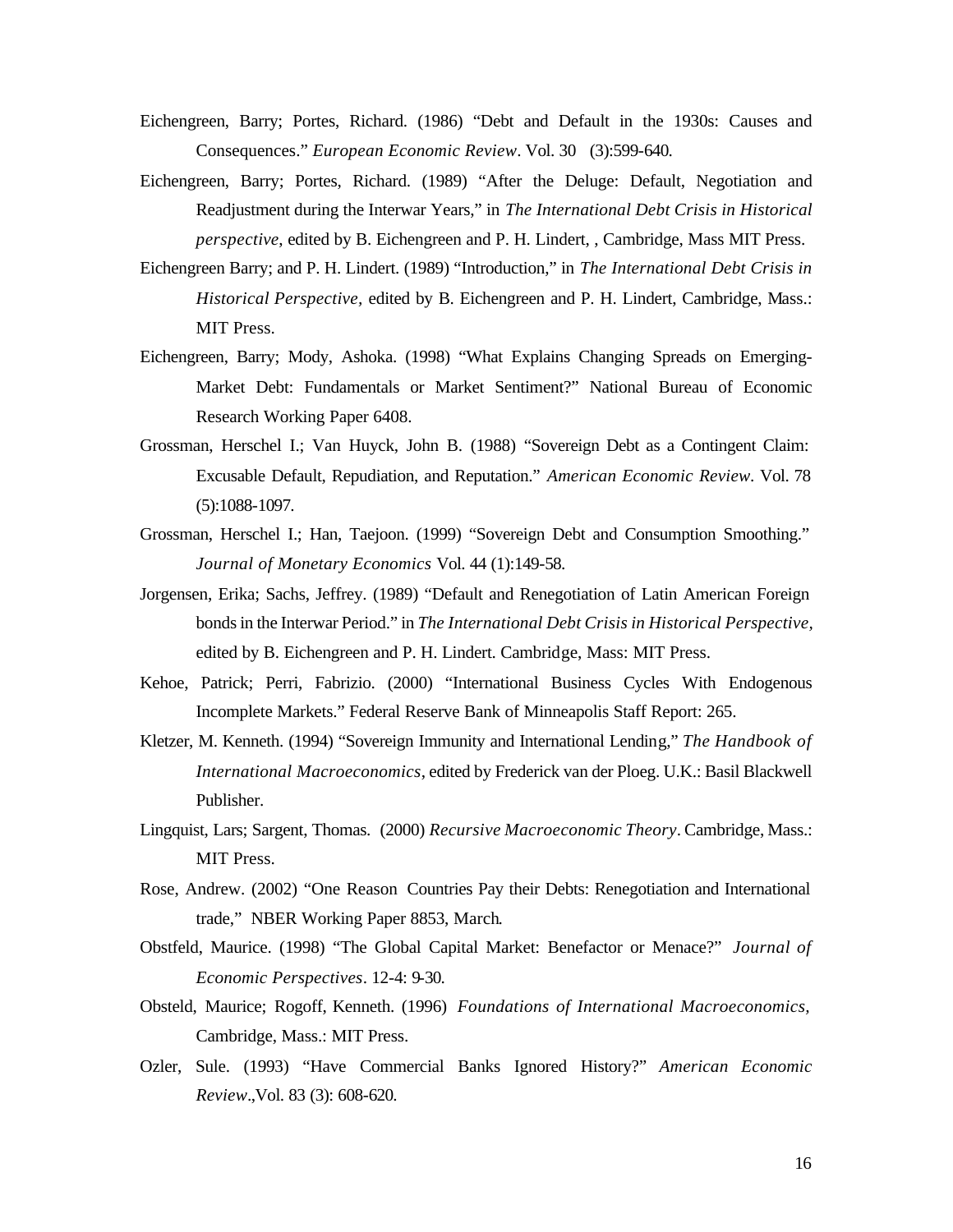| λ                | τ          | B/Y                                        | Zg                | $#$ equil        | λ   | τ          | $\rm\,B/Y$     | Zg                | # equ            |
|------------------|------------|--------------------------------------------|-------------------|------------------|-----|------------|----------------|-------------------|------------------|
| $\mathbf{0}$     | $\cdot$    | $\cdot$ 5                                  | $\cdot$           | $\mathbf{0}$     | .10 | $\cdot$ .2 | $\mathbf{1}$   | $\cdot$           | $\boldsymbol{0}$ |
| $\boldsymbol{0}$ | $\cdot$    | $\cdot$ 5                                  | $\cdot$ 5         | $\boldsymbol{0}$ | .10 | $\cdot$ .2 | $\mathbf{1}$   | $\cdot$ 5         | $\boldsymbol{0}$ |
| $\boldsymbol{0}$ | $\cdot$    | $\cdot$ 5                                  | $\boldsymbol{.8}$ | $\boldsymbol{0}$ | .10 | $\cdot$    | $\mathbf{1}$   | $.8\,$            | $\boldsymbol{0}$ |
| $\boldsymbol{0}$ | $\cdot$    | 1                                          | $\cdot$           | $\boldsymbol{0}$ | .10 | $\cdot$ 3  | $\cdot$ 5      | $\cdot$           | $\sqrt{6}$       |
| $\boldsymbol{0}$ | $\cdot$    | $\mathbf{1}$                               | $\cdot$ 5         | $\boldsymbol{0}$ | .10 | $\cdot$ 3  | $\cdot$ 5      | $\cdot$ 5         | $\overline{c}$   |
| $\boldsymbol{0}$ | $\cdot$    | 1                                          | $\boldsymbol{.8}$ | $\boldsymbol{0}$ | .10 | $\cdot$ 3  | $\cdot$ 5      | $\boldsymbol{.8}$ | $\boldsymbol{0}$ |
| $\boldsymbol{0}$ | $\cdot$ .2 | $\cdot$ 5                                  | $\cdot$           | $\boldsymbol{0}$ | .10 | $\cdot$ 3  | $\mathbf{1}$   | $\cdot$           | $\boldsymbol{0}$ |
| $\boldsymbol{0}$ | $\cdot$    | $\cdot$ 5                                  | $\cdot$ 5         | $\boldsymbol{0}$ | .10 | $\cdot$ 3  | $\mathbf{1}$   | $.5\,$            | $\boldsymbol{0}$ |
| $\boldsymbol{0}$ | $\cdot$    | $\cdot$ 5                                  | $\boldsymbol{.8}$ | $\boldsymbol{0}$ | .10 | $\cdot$ 3  | $\mathbf{1}$   | $\boldsymbol{.8}$ | $\boldsymbol{0}$ |
| $\boldsymbol{0}$ | $\cdot$    | 1                                          | $\cdot$           | $\boldsymbol{0}$ | .15 | $\cdot$    | $\cdot$ 5      | $\cdot$           | $\boldsymbol{0}$ |
| $\boldsymbol{0}$ | $\cdot$    | $\mathbf{1}$                               | $\cdot$ 5         | $\boldsymbol{0}$ | .15 | $\cdot$    | $\cdot$ 5      | $\cdot$ 5         | $\boldsymbol{0}$ |
| $\boldsymbol{0}$ | $\cdot$    | $\mathbf{1}$                               | $\boldsymbol{.8}$ | $\boldsymbol{0}$ | .15 | $\cdot$    | $\cdot$ 5      | $\boldsymbol{.8}$ | $\boldsymbol{0}$ |
| $\boldsymbol{0}$ | $\cdot$ 3  | $\cdot$ 5                                  | $\cdot$           | $\boldsymbol{0}$ | .15 | $\cdot$    | $\mathbf{1}$   | $\cdot$           | $\mathbf{1}$     |
| $\boldsymbol{0}$ | $\cdot$ 3  | $\cdot$ 5                                  | $\cdot$ 5         | $\boldsymbol{0}$ | .15 | $\cdot$    | $\mathbf{1}$   | $\cdot$ 5         | $\boldsymbol{0}$ |
| $\boldsymbol{0}$ | $\cdot$ 3  | $\cdot$ 5                                  | $\boldsymbol{.8}$ | $\boldsymbol{0}$ | .15 | $\cdot$    | $\mathbf{1}$   | $\boldsymbol{.8}$ | $\boldsymbol{0}$ |
| $\boldsymbol{0}$ | $\cdot$ 3  | $\mathbf{1}$                               | $\cdot$           | $\boldsymbol{0}$ | .15 | $\cdot$ .2 | $\cdot$ 5      | $\cdot$           | $\boldsymbol{0}$ |
| $\boldsymbol{0}$ | $\cdot$ 3  | $\mathbf{1}$                               | $\cdot$ 5         | $\boldsymbol{0}$ | .15 | $\cdot$    | $\cdot$ 5      | $\cdot$ 5         | $\boldsymbol{0}$ |
| $\boldsymbol{0}$ | $\cdot$ 3  | 1                                          | $\boldsymbol{.8}$ | $\boldsymbol{0}$ | .15 | $\cdot$    | $\cdot$ 5      | $\boldsymbol{.8}$ | $\overline{c}$   |
| .05              | $\cdot$    | $\cdot$ 5                                  | $\cdot$           | $\boldsymbol{0}$ | .15 | $\cdot$    | $\mathbf{1}$   | $\cdot$           | $\mathfrak{S}$   |
| .05              | $\cdot$    | $\cdot$ 5                                  | $\cdot$ 5         | $\boldsymbol{0}$ | .15 | $\cdot$    | $\mathbf{1}$   | $\cdot$ 5         | $\mathfrak{S}$   |
| .05              | $\cdot$    | $\cdot$ 5                                  | $\boldsymbol{.8}$ | $\boldsymbol{0}$ | .15 | $\cdot$    | $\mathbf{1}$   | $\boldsymbol{.8}$ | $\mathfrak{S}$   |
| .05              | $\cdot$    | $\mathbf{1}$                               | $\cdot$           | $\boldsymbol{0}$ | .15 | $\cdot$ 3  | $\cdot$ 5      | $\cdot$ .2        | $\boldsymbol{0}$ |
| .05              | $\cdot$    | $\mathbf{1}$                               | .5                | $\boldsymbol{0}$ | .15 | $\cdot$ 3  | $\cdot$ .5     | $\cdot$ 5         | $\overline{2}$   |
| .05              | $\cdot$    | 1                                          | $\boldsymbol{.8}$ | $\boldsymbol{0}$ | .15 | $\cdot$ 3  | $\cdot$ .5     | $.8\,$            | $\boldsymbol{2}$ |
| .05              | $\cdot$    | $\cdot$ 5                                  | $\cdot$           | $\boldsymbol{0}$ | .15 | $\cdot$ 3  | $\mathbf{1}$   | $\cdot$           | $\overline{4}$   |
| .05              | $\cdot$    | $\cdot$ 5                                  | $\cdot$ 5         | $\boldsymbol{0}$ | .15 | $\cdot$ 3  | $\mathbf{1}$   | $\cdot$ .5        | $\sqrt{6}$       |
| .05              | $\cdot$    | .5                                         | $\boldsymbol{.8}$ | $\boldsymbol{0}$ | .15 | $\cdot$ 3  | $\mathbf{1}$   | $.8\,$            | $\sqrt{6}$       |
| .05              | $\cdot$    | $\mathbf{1}$                               | $\cdot$           | $\boldsymbol{0}$ | .20 | $\cdot$    | $\cdot$ 5      | $\cdot$           | $4*$             |
| .05              | $\cdot$    | $\mathbf{1}$                               | $\cdot$ 5         | $\boldsymbol{0}$ | .20 | $\cdot$    | $\cdot$ 5      | $\cdot$ 5         | $4*$             |
| .05              | $\cdot$    | 1                                          | $\boldsymbol{.8}$ | $\boldsymbol{0}$ | .20 | $\cdot$    | $\cdot$ 5      | $.8\,$            | $\mathfrak{Z}$   |
| .05              | $\cdot$ 3  | $\cdot$ 5                                  | $\cdot$           | $\boldsymbol{0}$ | .20 | $\cdot$    | $\mathbf{1}$   | $\cdot$           | $\mathbf{1}$     |
| .05              | $\cdot$ 3  | $\cdot$ 5                                  | $.5\,$            | $\boldsymbol{0}$ | .20 | $\cdot$    | $\mathbf{1}$   | $\cdot$ .5        | $\sqrt{2}$       |
| .05              | $\cdot$ 3  | .5                                         | $\boldsymbol{.8}$ | $\boldsymbol{0}$ | .20 | $\cdot$    | $\mathbf{1}$   | $.8\,$            | $\boldsymbol{0}$ |
| .05              | $\cdot$ 3  | $\mathbf{1}$                               | $\cdot$           | $\boldsymbol{0}$ | .20 | $\cdot$    | $\cdot$ 5      | $\cdot$           | $7*$             |
| .05              | $\cdot$ 3  | $\mathbf{1}$                               | $\cdot$ 5         | $\boldsymbol{0}$ | .20 | $\cdot$    | $\cdot$ 5      | $.5\,$            | $6*$             |
| .05              | $\cdot$ 3  | 1                                          | $.8\,$            | $\boldsymbol{0}$ | .20 | $\cdot$    | $\mathfrak{L}$ | $.8\,$            | $\sqrt{5}$       |
| .10              | $\cdot$    | .5                                         | .2                | 2                | .20 | $\cdot$    | $\mathbf{1}$   | .2                | 6                |
| .10              | $\cdot$    | $\cdot$ .5                                 | $.5\,$            | 1                | .20 | $\cdot$    | $\mathbf{1}$   | $.5\,$            | $\,8\,$          |
| .10              | $\cdot$    | .5                                         | $\boldsymbol{.8}$ | $\boldsymbol{0}$ | .20 | $\cdot$    | $\mathbf{1}$   | $.8\,$            | 10               |
| .10              | $\cdot$    | $\mathbf{1}$                               | $\cdot$ .2        | $\boldsymbol{0}$ | .20 | $\cdot$ 3  | $\cdot$ 5      | $\cdot$           | $3*$             |
| .10              | $\cdot$    | $\mathbf{1}$                               | $\cdot$ .5        | $\boldsymbol{0}$ | .20 | $\cdot$ 3  | $.5\,$         | $.5\,$            | $\boldsymbol{2}$ |
| .10              | $\cdot$    | $\mathbf{1}$                               | $\boldsymbol{.8}$ | $\boldsymbol{0}$ | .20 | $\cdot$ 3  | $.5\,$         | $.8\,$            | $\overline{c}$   |
| .10              | $\cdot$    | $\cdot$ .5                                 | $\cdot$ .2        | 8                | .20 | $\cdot$ 3  | $\mathbf{1}$   | $\cdot$ .2        | 10               |
| .10              | $\cdot$    | $\cdot$ .5                                 | $\cdot$ .5        | 1                | .20 | $\cdot$ 3  | $\mathbf{1}$   | $\mathfrak{L}$    | 16               |
| $.10\,$          | $\cdot$    | $.5\,$                                     | $\boldsymbol{.8}$ | 1                | .20 | $\cdot$ 3  | $\mathbf{1}$   | $\boldsymbol{.8}$ | 15               |
|                  |            | * Includes the coultiprium with no defeult |                   |                  |     |            |                |                   |                  |

# $\lambda$  |  $\tau$  | B/Y | Zg | # equil |  $\lambda$  |  $\tau$  | B/Y | Zg | # equil  $0 \quad 1 \quad 5 \quad 2 \quad 0 \quad 10 \quad 2 \quad 1 \quad 2 \quad 0$  $0 \quad 1 \quad .5 \quad 5 \quad 6 \quad 0 \quad 1 \quad .10 \quad 2 \quad 1 \quad .5 \quad 0$  $0 \quad 1 \quad .5 \quad 8 \quad 0 \quad 10 \quad .2 \quad 1 \quad .8 \quad 0$ 0  $1 \mid 1 \mid 2 \mid 0 \mid 10 \mid 3 \mid 5 \mid 2 \mid 6$ 0  $1 \mid 1 \mid 5 \mid 0 \mid 10 \mid 3 \mid 5 \mid 5 \mid 2$  $0 \quad 1 \quad 1 \quad 3 \quad 8 \quad 0 \quad 1 \quad 1.0 \quad 3 \quad 5 \quad 8 \quad 0$  $0 \mid .2 \mid .5 \mid .2 \mid 0 \mid .10 \mid .3 \mid 1 \mid .2 \mid 0$  $0 \mid .2 \mid .5 \mid .5 \mid 0 \mid .10 \mid .3 \mid 1 \mid .5 \mid 0$  $0 \quad 2 \quad 5 \quad 8 \quad 0 \quad 10 \quad 3 \quad 1 \quad 8 \quad 0$  $0 \quad 2 \quad 1 \quad 2 \quad 0 \quad 1 \quad 1.5 \quad 1 \quad 5 \quad 2 \quad 0$  $0 \quad 2 \quad 1 \quad 5 \quad 0 \quad 1 \quad 1.5 \quad 1 \quad 5 \quad 5 \quad 0$  $0 \quad 2 \quad 1 \quad 8 \quad 0 \quad 1 \quad 1.5 \quad 1 \quad 5 \quad 8 \quad 0$ 0  $.3$   $.5$   $.2$  0  $.1$   $.1$   $1$   $.2$  1  $0 \quad 3 \quad 5 \quad 5 \quad 0 \quad 1 \quad 1 \quad 1 \quad 5 \quad 0$  $0 \quad 3 \quad 5 \quad 8 \quad 0 \quad 1 \quad 1 \quad 1 \quad 8 \quad 0$ 0  $.3$   $1$   $.2$   $0$   $.15$   $.2$   $.5$   $.2$   $.2$  0 0  $.3$   $1$   $.5$   $0$   $1$   $.15$   $.2$   $.5$   $.5$   $.5$  0 0  $.3$   $1$   $.8$   $0$   $1$   $.15$   $.2$   $.5$   $.8$   $.2$  $.05$   $.1$   $.5$   $.2$   $.0$   $.1$   $.15$   $.2$   $.1$   $.2$   $.5$  $.05$   $.1$   $.5$   $.5$   $.5$  0  $.1$   $.15$   $.2$   $.1$   $.5$   $.5$   $.5$  $.05 \quad | \quad .1 \quad | \quad .5 \quad | \quad .8 \quad | \quad 0 \quad | \quad | \quad .15 \quad | \quad .2 \quad | \quad 1 \quad | \quad .8 \quad | \quad 5$ .05 .1 1 .2 0 .15 .3 .5 .2 0  $.05$   $.1$   $1$   $1$   $.5$   $0$   $.15$   $.3$   $.5$   $.5$   $.5$  2  $.05 \quad | \quad 1 \quad | \quad 1 \quad | \quad 8 \quad | \quad 0 \quad | \quad 15 \quad | \quad .3 \quad | \quad 5 \quad | \quad 8 \quad | \quad 2$ .05 .2 .5 .2 0 .15 .3 1 .2 4 .05 .2 .5 .5 0 .15 .3 1 .5 6 .05 .2 .5 .8 0 .15 .3 1 .8 6 .05 .2 1 .2 0 .20 .1 .5 .2 4\* .05 .2 1 .5 0 .20 .1 .5 .5 4\* .05 .2 1 .8 0 .20 .1 .5 .8 3 .05 .3 .5 .2 0 .20 .1 1 .2 1 .05 .3 .5 .5 0 .20 .1 1 .5 2 .05 .3 .5 .8 0 .20 .1 1 .8 0 .05 .3 1 .2 0 .20 .2 .5 .2 7\* .05 .3 1 .5 0 .20 .2 .5 .5 6\* .05 .3 1 .8 0 .20 .2 .5 .8 5  $10 \quad 1 \quad 5 \quad 2 \quad 2 \quad 2 \quad 2 \quad 2 \quad 2 \quad 2 \quad 2 \quad 1 \quad 2 \quad 6$  $10 \quad 1 \quad 5 \quad 5 \quad 5 \quad 1 \quad 20 \quad 2 \quad 1 \quad 5 \quad 8$  $10 \quad 1 \quad 5 \quad 8 \quad 0 \quad 1 \quad 20 \quad 2 \quad 1 \quad 8 \quad 10$  $.10 \quad 1 \quad 1 \quad 2 \quad 0 \quad 0 \quad 3 \quad .3 \quad 5 \quad 2 \quad 3^*$  $10 \quad 1 \quad 1 \quad 1 \quad 5 \quad 0 \quad 20 \quad 3 \quad 5 \quad 5 \quad 2$  $10 \quad 1 \quad 1 \quad 1 \quad 8 \quad 0 \quad 1 \quad 20 \quad 3 \quad 5 \quad 8 \quad 2$  $.10 \quad 2 \quad 5 \quad 5 \quad 2 \quad 8 \quad 1 \quad 20 \quad 3 \quad 1 \quad 2 \quad 10$  $.10 \quad 2 \quad 5 \quad 5 \quad 1 \quad 1 \quad 20 \quad 3 \quad 1 \quad 5 \quad 16$

# Table I: Number of Non-trivial Equilibria

Includes the equilibrium with no default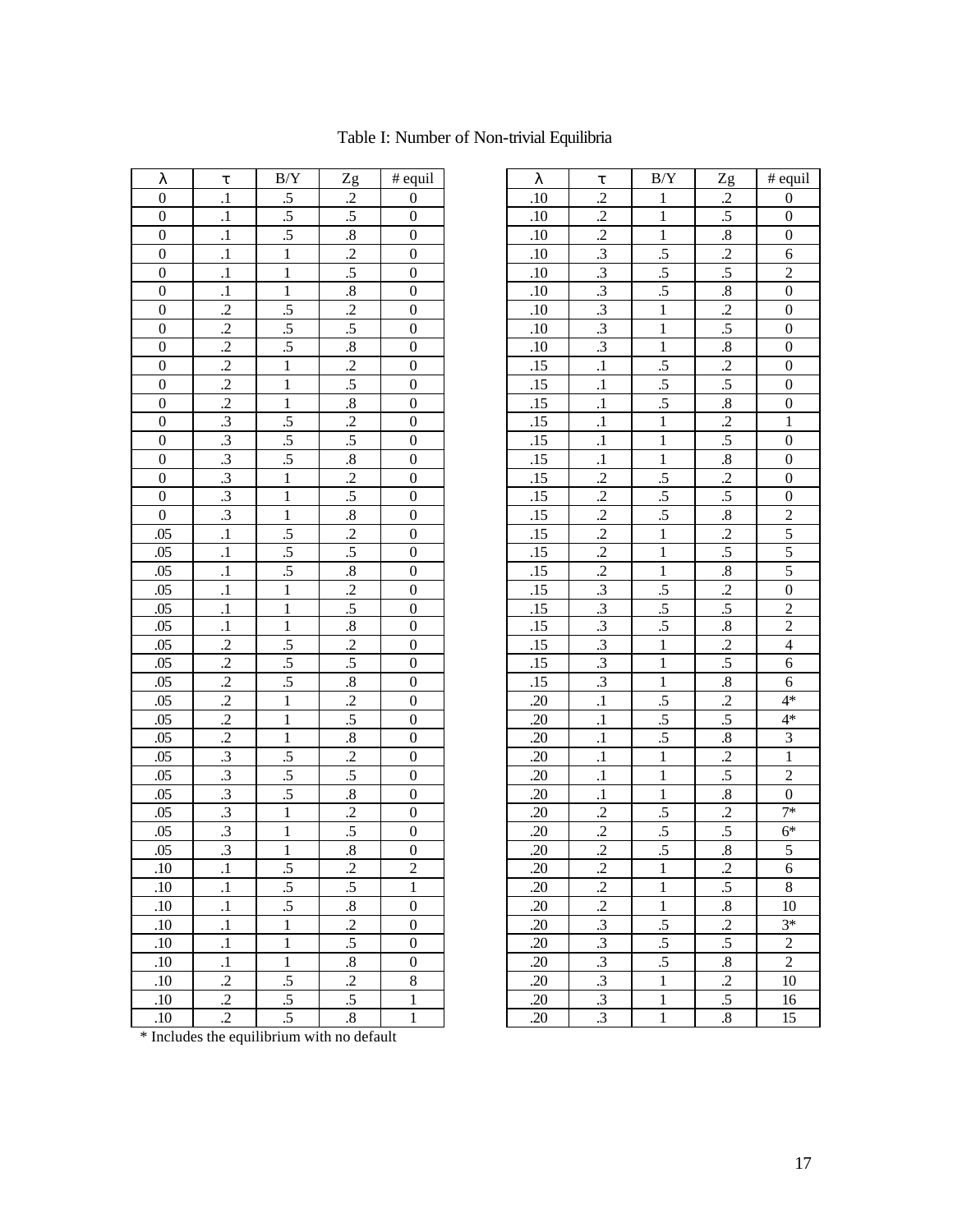| # default states | Welfare |
|------------------|---------|
|                  | 80.98   |
| 8                | 80.54   |
| 9                | 80.12   |
| 10               | 80.12   |
| 11               | 79.88   |
| 12               | 79.88   |
| 27               | 77.37   |

Table 2: Welfare and Implicit Contracts

Table 3: Sustainability of Non-default Equilibrium

| Ζg             | 2% | 5% | 8% |
|----------------|----|----|----|
| B/Y            |    |    |    |
| 45% and lower  | *  | ∗  | *  |
| 50%            | ∗  | ∗  |    |
| 55%            | ∗  |    |    |
| 60% and higher |    |    |    |



Figure 1: Timeline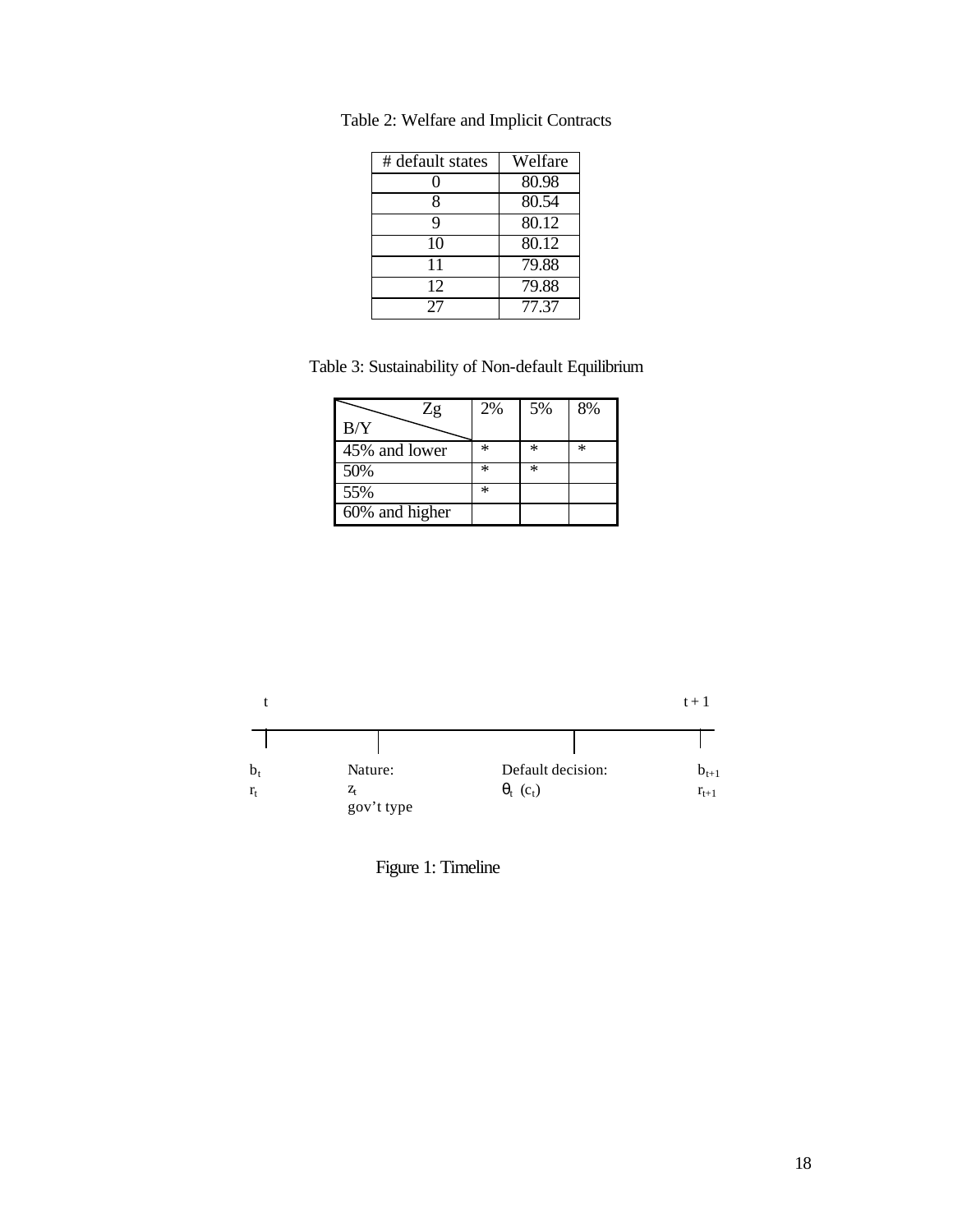**Figure 2a: Technology Shock - Zg (%)**



#### **Figure 2b: Default Rate (%)**

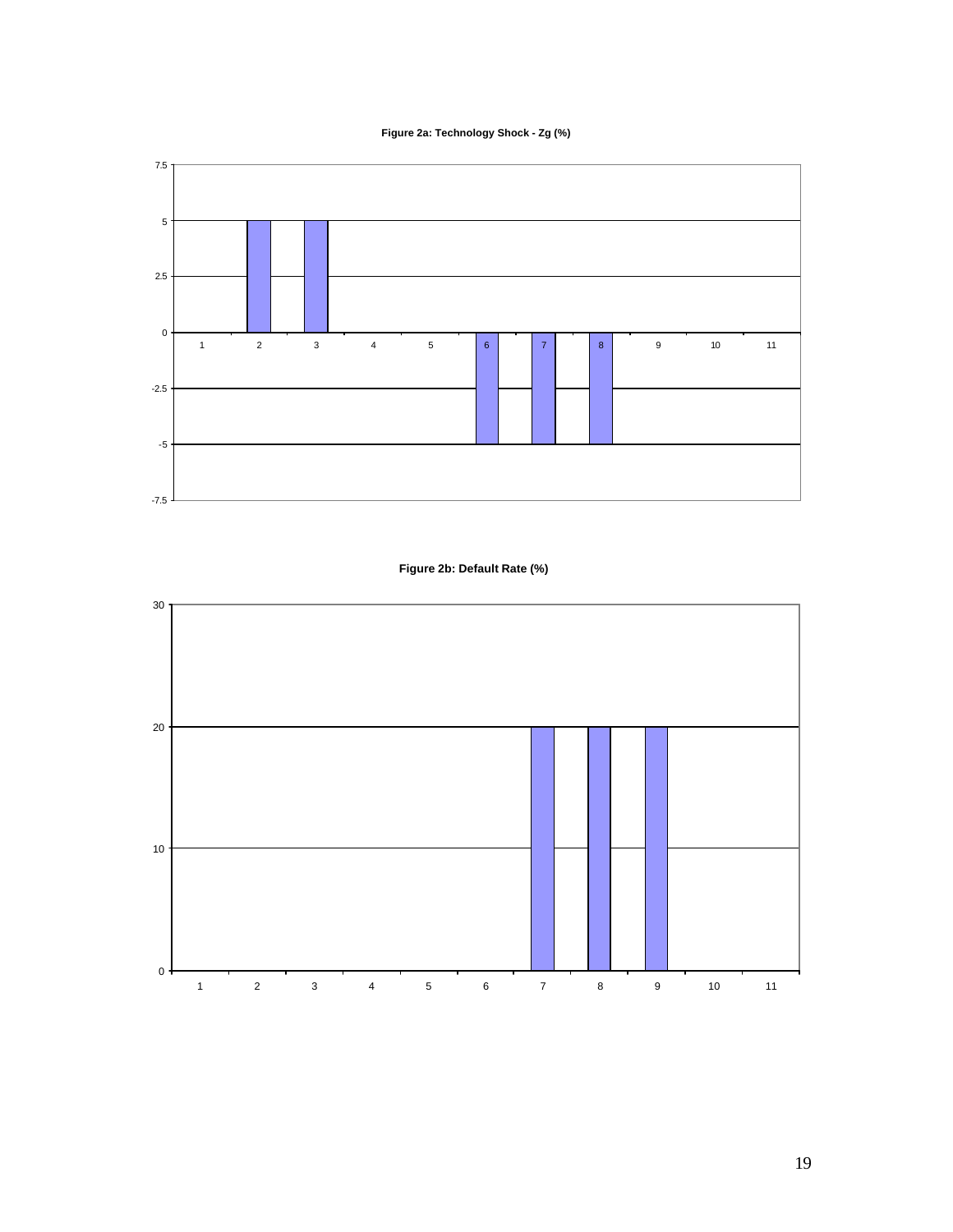**Figure 2c: Probability of Good Type (%)**



**Figure 2d: Contractual Interest Rates (%)**